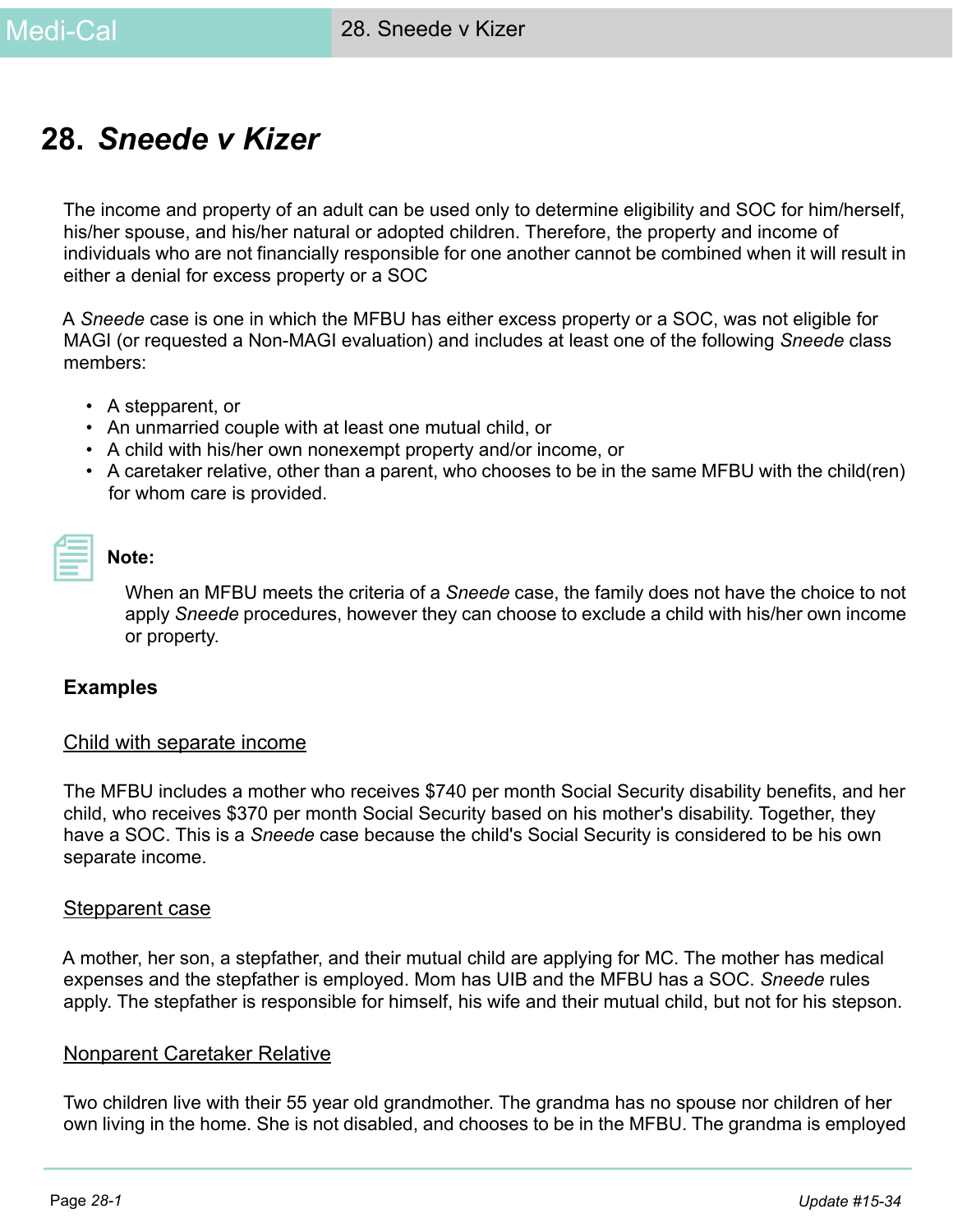part time and she receives \$400 per month child support from the absent father of the grandchildren. Since the MFBU has a SOC, *Sneede* rules apply. Each person's income must be separated:

- Grandmother with her earnings.
- Child 1, with only his/her share of child support.
- Child 2, with only his/her share of child support.

The grandmother has no financial responsibility for her grandchildren. The siblings are not combined, even though they receive equal amounts of support, as they are not financially responsible for each other. If there were no SOC, then all of their income would be combined in one MFBU.

#### **Separate Determinations**

*Sneede* property and income determinations are two separate and independent determinations.

When a *Sneede* class member meets property limits but has a SOC, *Sneede* procedures must be applied, but only to the SOC determination.

When a *Sneede* class member would have no SOC but is ineligible due to excess property, *Sneede* procedures are applied only to the property determination.

When a *Sneede* class member has both excess property and a SOC under existing MC regulations, Sneede procedures are applied first to the property determination and then if eligibility is established, *Sneede* is applied to the SOC determination.

#### **Denial or Discontinuance of Sneede**

Just as the Sneede decision limits financial responsibility to spouse-for-spouse and parent-for-child, denial/discontinuance actions for noncooperation are limited to the noncooperative individual and those for whom he/she is responsible. Those members of the MFBU who are not the responsibility of the noncooperative individual may not be denied or discontinued.

# **28.0.1** *Sneede* **Screening in CalWIN**

If an MFBU has a SOC and includes children, the appropriate relationship identifiers and person-specific income will automatically identify cases which meet *Sneede* income criteria and CalWIN will apply *Sneede* budgeting rules.

If an MFBU meets any of the screening criteria:

- The 100/133/200% Programs are applied after a *Sneede* budget is completed.
- Adjustments for unpaid medical bills (*Hunt v Kizer*) are applied after the *Sneede* budget is completed, if a SOC still remains.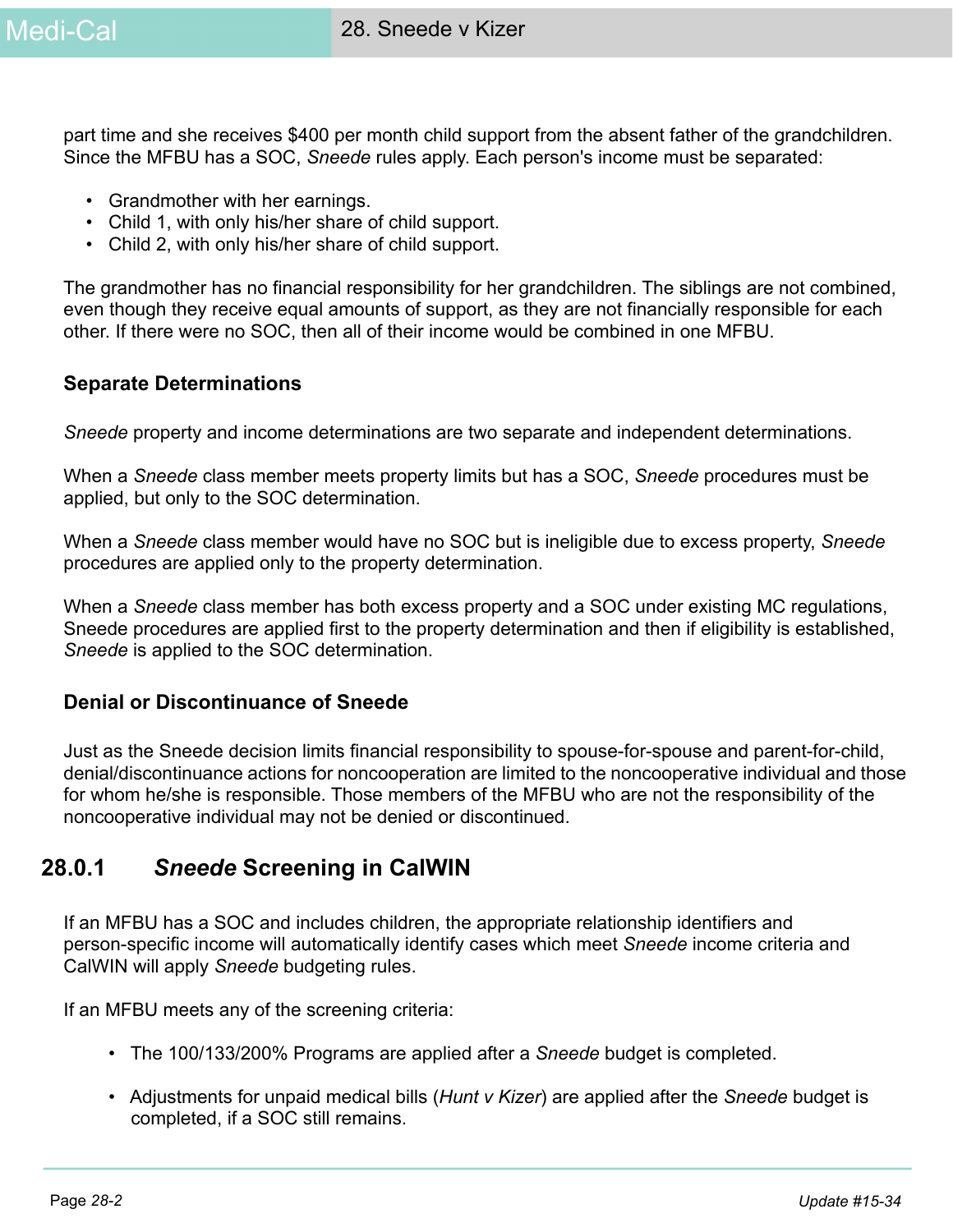Sneede property determinations are completed by CalWIN. The property determination can be manually determined, if necessary, by completing the "Sneede V. Kizer Property Screening Questions" (MC 175 P).

The responsible relative determination is completed by CalWIN, but can be manually determined, if necessary, by completing the "*Sneede v Kizer* Responsible Relative Determination" (MC 175 2).

Only one responsible relative determination is needed for each *Sneede* case, or for a *Sneede* property determination.

# **28.0.2 Income and Property Allocations**

Net nonexempt property and income can only be allocated equally in one direction to eligible, ineligible, and excluded family members. The net nonexempt property of a spouse or parent must be equally divided within the MFBU among one's self, spouse, and/or natural/adoptive child(ren)

| Note: |
|-------|
|-------|

The allocation is not reduced by the amount of the spouse's or child's own property.

The net nonexempt income of a spouse or parent (less a \$600 income deduction for his/her needs) must be equally divided within the MFBU among one's spouse and/or natural/adoptive child(ren).

#### **Allocations Not Allowed**

The following rules explain when property and income allocations cannot be allowed.

- A child's own separate property/income cannot be allocated to his/her parent(s) or siblings.
- If parents are unmarried, they cannot allocate property/income to each other.
- There is never an allocation from anyone other than a spouse or a natural/adoptive parent.

**Example:** A non-parent caretaker relative is in the MFBU. If *Sneede* applies, the caretaker relative's property/income is never allocated to the child(ren), as s/he is not financially responsible for them.

- Never allocate to an unborn.
- A parent may not allocate income to him/herself but is allowed a \$600 income deduction for his/her needs prior to equally allocating income to his/her spouse and/or child(ren).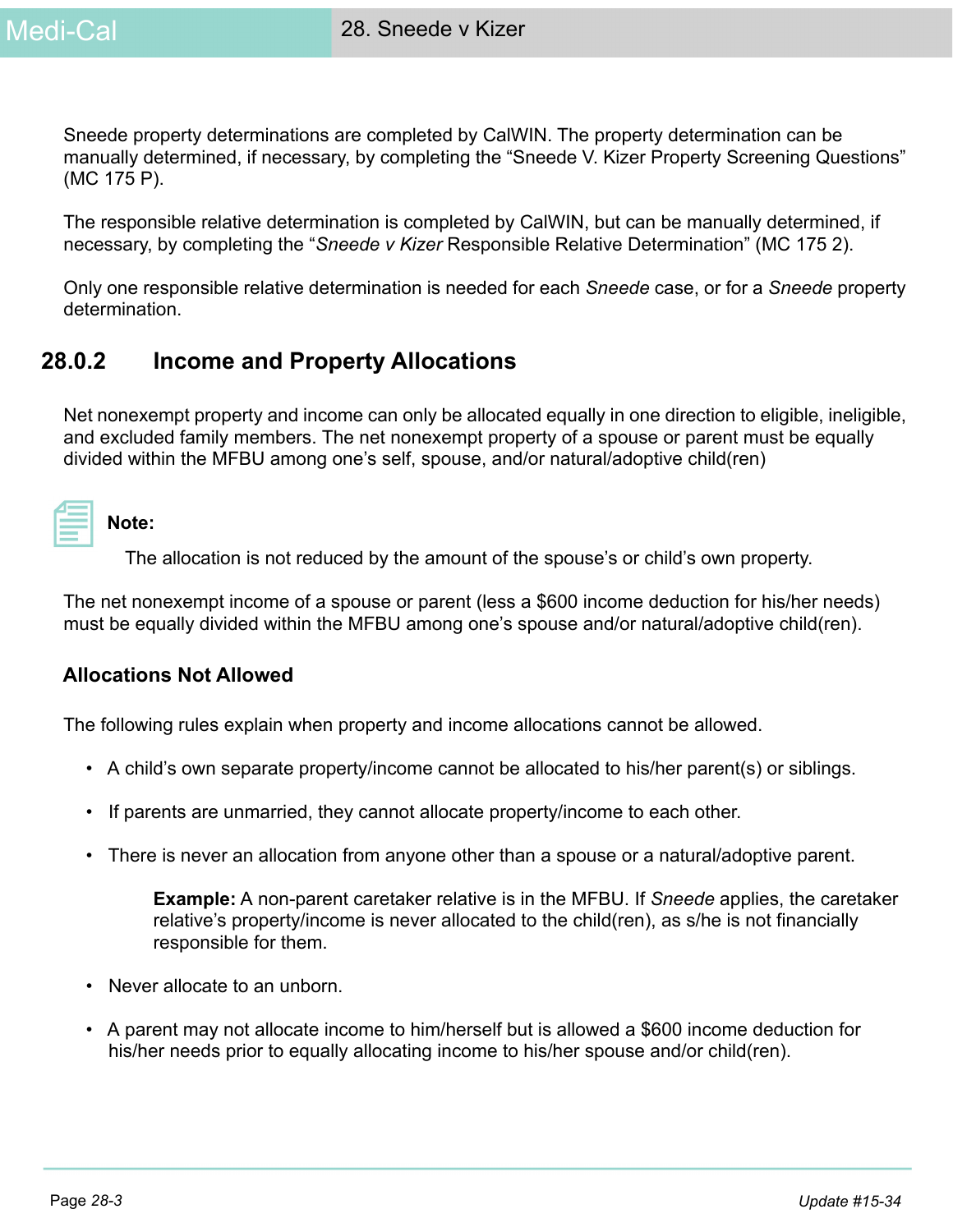#### **Allocation Example**

An MFBU of 5 with a SOC includes a father, mother, their mutual child, their unborn, and the mother's separate child.

Father's income (less a \$600 income deduction for his needs) is divided by 2, and equally allocated to the mother, and their mutual child.

- The mother's income (less a \$600 income deduction for her needs) is divided by 3 and equally allocated to her husband, their mutual child, and to her separate child.
- The unborn does not receive an allocation from either parent. However, the unborn will later be included in the Mini Budget Unit which includes the mother.

# **28.0.3 Treatment of Children**

The following chart summarizes the treatment of children in a *Sneede* case.

| Sneede Children          | <b>Receive</b><br><b>Income/Property</b><br><b>Allocation from</b><br>Parent(s) | Included in<br><b>Maintenance Need</b><br>and Property Limit                          | <b>Link Other Family</b><br><b>Members in MFBU</b> |
|--------------------------|---------------------------------------------------------------------------------|---------------------------------------------------------------------------------------|----------------------------------------------------|
| Unborns                  | <b>No</b>                                                                       | *Yes, include in<br>mother's MBU                                                      | Yes                                                |
| Eligible Children        | Yes                                                                             | Yes                                                                                   | Yes                                                |
| Ineligible Children      | Yes                                                                             | Yes, if in the same<br><b>MBU</b>                                                     | <b>No</b>                                          |
| <b>Excluded Children</b> | Yes                                                                             | <b>No</b>                                                                             | <b>No</b>                                          |
| CalWORKs.                |                                                                                 | *An unborn may be included in its father's MFBU/MBU if the mother receives SSI/SSP or |                                                    |

#### **Table 72:**

# **28.0.4 Mini Budget Unit Determination**

Mini Budget Units (MBUs) are separate sub-units within a family, which are derived from the initial MFBU in order to prevent the incorrect allocation of property and income of individuals who are not financially responsible for each other.

- MBUs are based on family relationships (relative responsibility), and whether a child has his/her own separate nonexempt property or income.
- A single family may have several MBUs.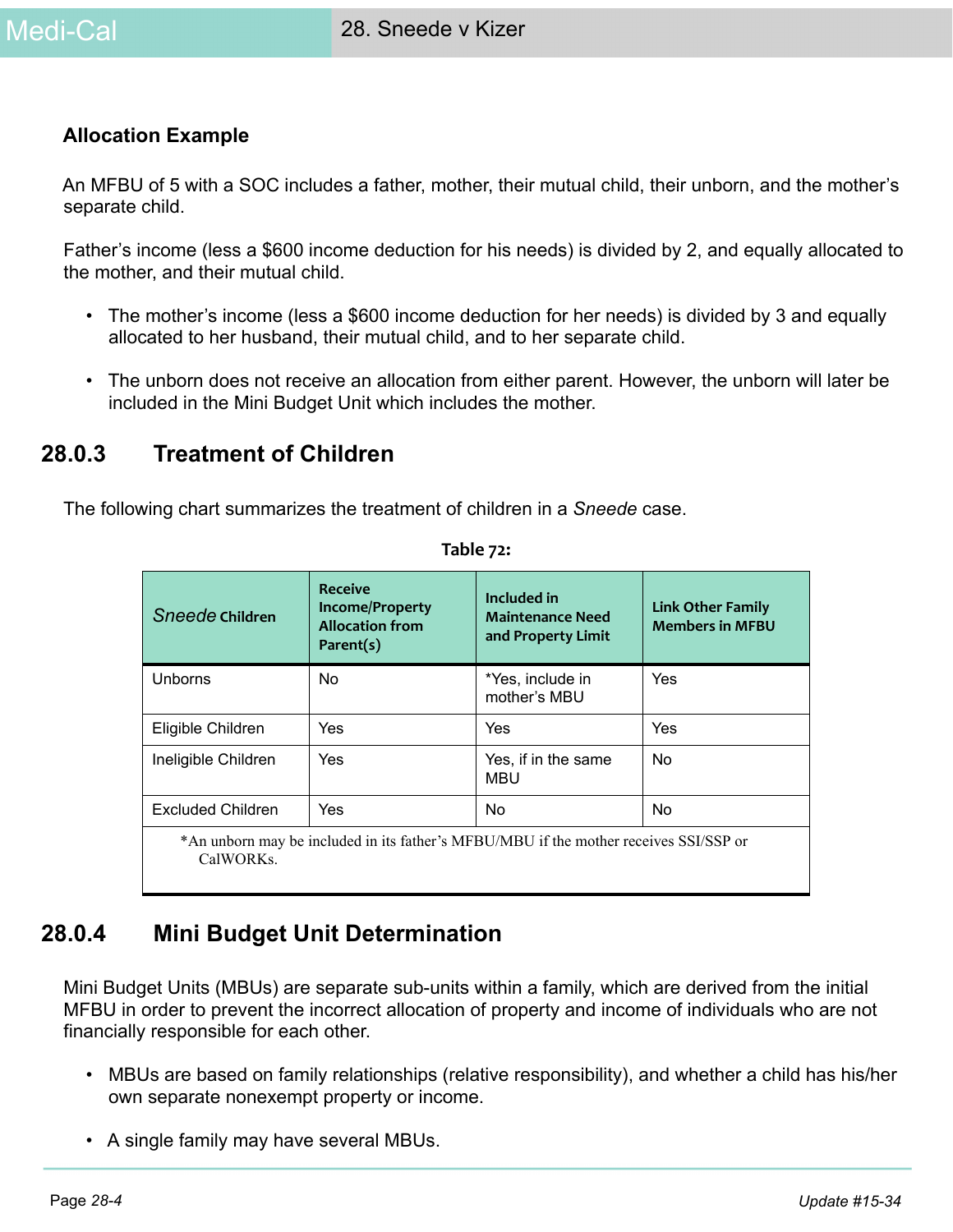- An MBU determination is not the same as a responsible relative determination.
- Each family member in an MFBU can only be included in one MBU.
- Ineligible family members are included in MBUs.
- Unborns are always included in their mother's (including a minor mother's) MBU.

**Exception:** If the pregnant mother is not in the MFBU because she is receiving PA (for example, CalWORKs, SSI), the unborn is included in the father's MFBU/MBU.

- Excluded children are NOT included in any MBU.
- Married couples, and their mutual child(ren) with no countable income/property of their own, are together in one MBU.
- Stepchildren are never included in an MBU with their stepparent.
- Each child with nonexempt income/property of his/her own is in a separate MBU.
- Separate child(ren) (with no income or property) of a parent who receives PA who is not in the MFBU are in a separate MBU with full maintenance need.

#### **Property/Income MBUs are Separate**

If a *Sneede* case has both excess property and a SOC, the MBU composition for property may not be the same as the MBU composition for income. For example, a child may have separate income (child support), but no separate property, or a stepparent may or may not have both property and income.

## **28.0.5 Minor Mothers**

If *Sneede* applies to senior parent(s) case:

- The minor mother is included as an eligible person in her parent(s)' MBU if she has no income/property of her own.
- The minor mother will be in her own separate MBU if she has separate nonexempt income/property.

If *Sneede* applies to the minor mother's child(ren)s' case:

- The minor mother is an ineligible person in her child(ren)s' MBU, if the child(ren) have no countable separate property/income.
- A separate MBU will be established for each child with separate nonexempt property/income.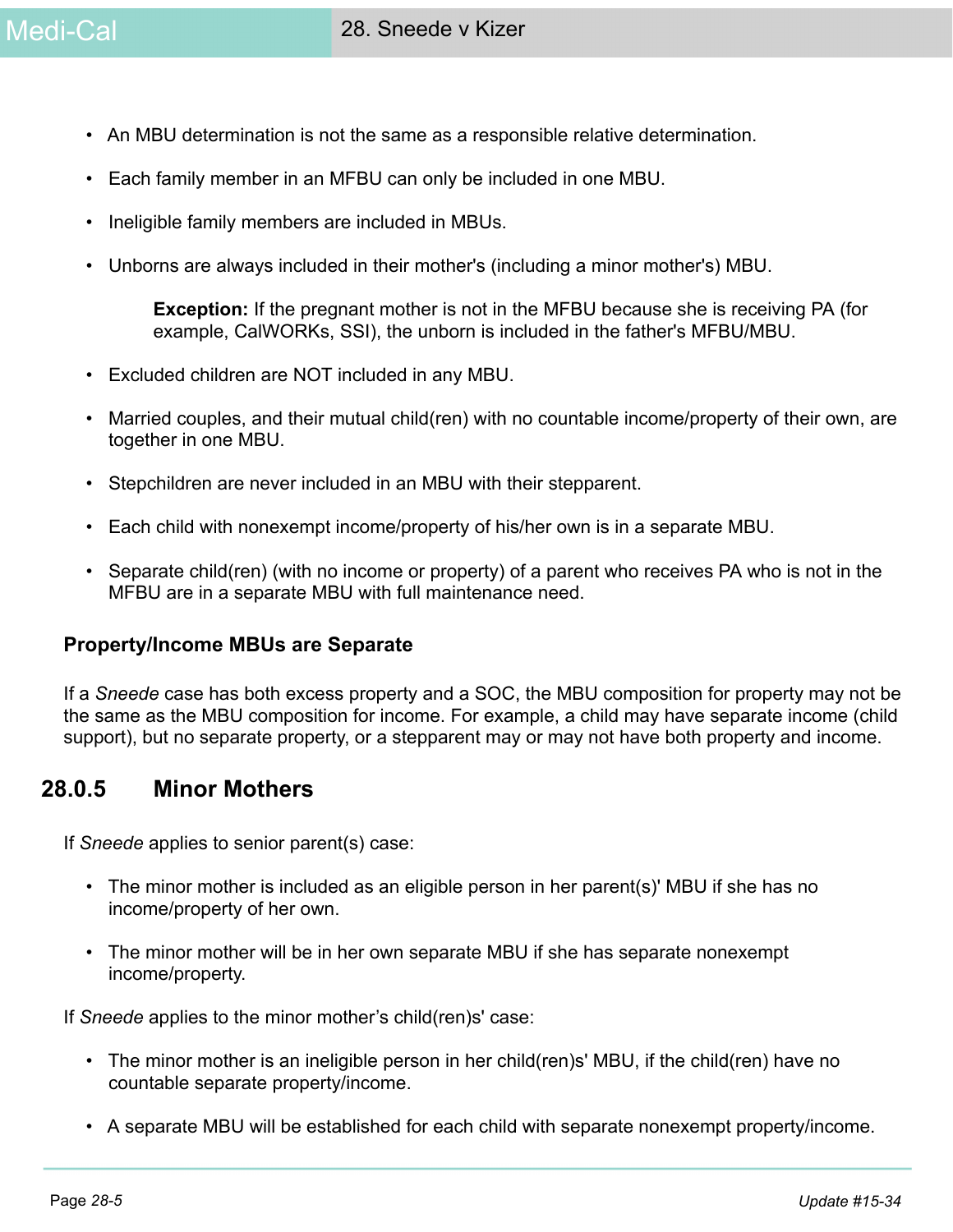• If all of the minor mother's children have their own nonexempt income or property, separate MBUs will be established for the minor mother and for each child.

# **28.0.6 Non-Parent Caretaker Relative Households**

A caretaker relative who lives with his/her spouse and/or children can choose to be in the same MFBU with the child for whom he/she is caring unless he/she requests otherwise and has his/her own linkage (ABD). The caretaker can also be in the same MFBU as his/her spouse and or children.The caretaker who is also a spouse or parent may be in two separate MFBU's.

#### **MBU Determinations**

If the caretaker relative chooses to be in the same MFBU with the child(ren) and there is excess property or a SOC:

- The caretaker relative is in a separate MBU.
- All child(ren) with no countable income or property of their own will be in a separate MBU.
- Each child with his/her own nonexempt separate property/income will have a separate MBU.



#### **Example:**

Two children reside with their aunt. One child receives \$350 per month Social Security (RSDI) due to his deceased father. The other child has no income. Their aunt is age 57 and is employed part time. She has no spouse nor children of her own living in the home and she requests Medi-Cal. Together, the MFBU has a SOC, so *Sneede* procedures must be applied.

| MBU "A" | MBU "B"          | MBU "C"               |
|---------|------------------|-----------------------|
| Aunt    | Nephew with RSDI | Nephew with no income |

- If only the child(ren) are in the MFBU and there is excess property or a SOC:
	- One MBU will be established for all children with no countable property/income.
	- A separate MBU will be established for each child with his/her own nonexempt separate property/income.

## **28.0.7 MC 175-4**

CalWIN determines the MBUs for *Sneede* cases, howver, the MC 175-4 may be used to complete "Mini Budget Units" determinations manually. The MC 175-4 is used for both *Sneede* property and income determinations.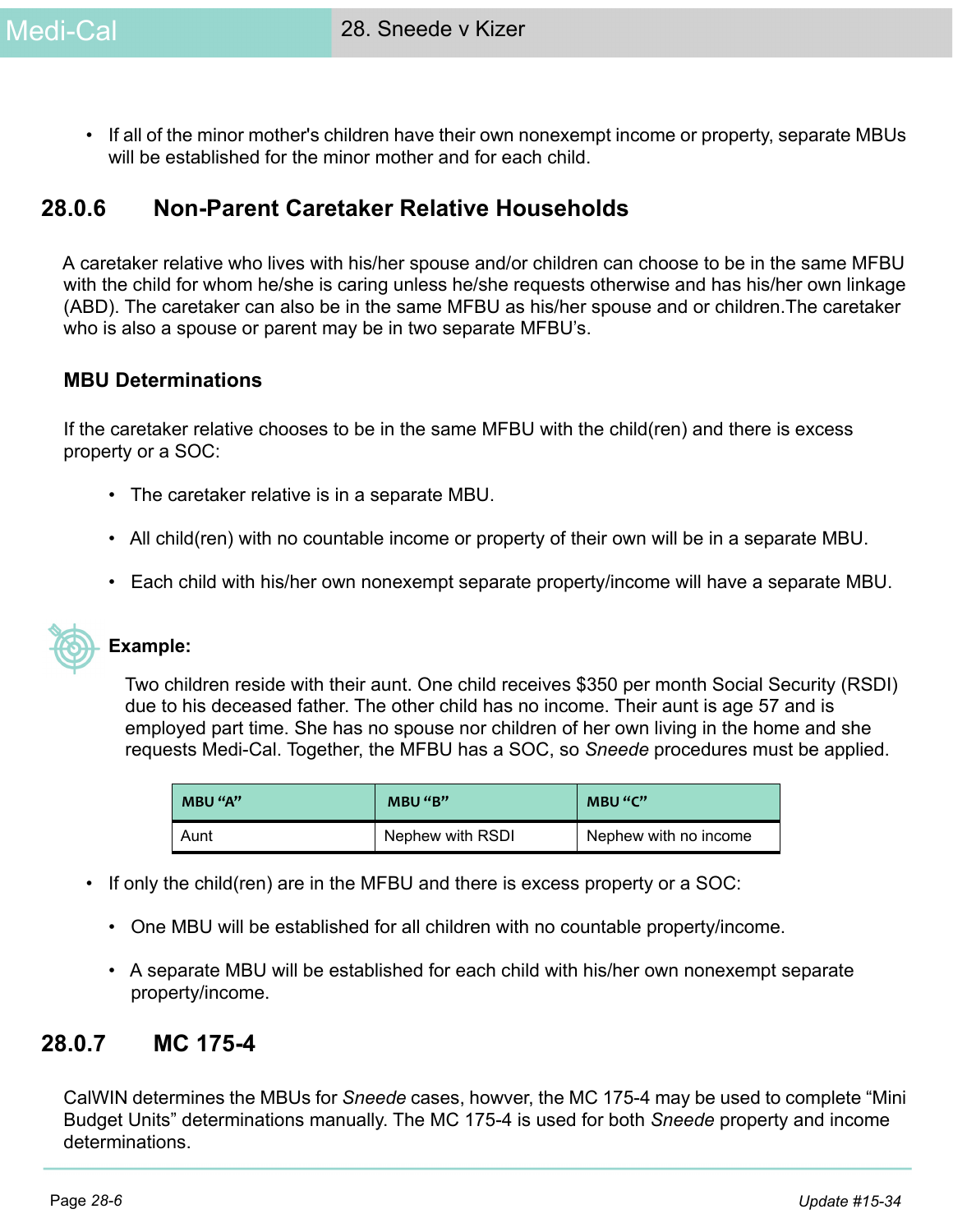If both excess property and a SOC exist, two separate MC 175-4 forms need to be completed.

|  |  | Table 73: Two MC 175-4 Needed |  |
|--|--|-------------------------------|--|
|--|--|-------------------------------|--|

| <b>Step</b> | <b>Action</b>                                                                                                                                                                                                         |
|-------------|-----------------------------------------------------------------------------------------------------------------------------------------------------------------------------------------------------------------------|
|             | List each person by name or person number in only one MBU according to the rules contained in this<br>section.                                                                                                        |
| 2           | Designate the primary MBU. The primary MBU includes the parent(s) and any mutual child(ren) with no<br>countable income/property.                                                                                     |
| 3           | Enter each person's share of net non-exempt income or property.                                                                                                                                                       |
| 4           | Total the income or property for each MBU.                                                                                                                                                                            |
| 5           | Enter the Sneede Maintenance Need Level or Property Limit, either:                                                                                                                                                    |
|             | • The full standard limits, or                                                                                                                                                                                        |
|             | The prorated income or property limit if the MBU contains only child (ren).<br>$\bullet$                                                                                                                              |
| 6           | If an MBU has excess property, check to see if linkage still exists for other family members. Determine<br>eligibility for the appropriate Federal Poverty Level (FPL) Property Waiver Program for children under 19. |
|             | If an MBU has a SOC, determine eligibility for the appropriate Federal Poverty Level Programs<br>(100/133/200%) for children under 19.                                                                                |
| 8           | Establish "Mini Budget Units" as applicable.                                                                                                                                                                          |

# **28.1 Maintenance Need Income Levels and Property Limits**

CalWIN will allow each MBU to have either the full or prorated Maintenance Need or property limit depending upon:

- Who is included in the MBU, and
- The number of individuals in each MBU.

CalWIN will determine the correct Maintenance Need for the MBU depending on the relationship identifiers and the person specific income.

## **28.1.1 Full Amount**

The following MBUs receive the full Maintenance Need or property limit:

• Any MBU that includes an adult.

**Note:** An ineligible minor parent is considered to be an adult in her child(ren)'s MBU.

• Each MBU in a non-parent caretaker relative household.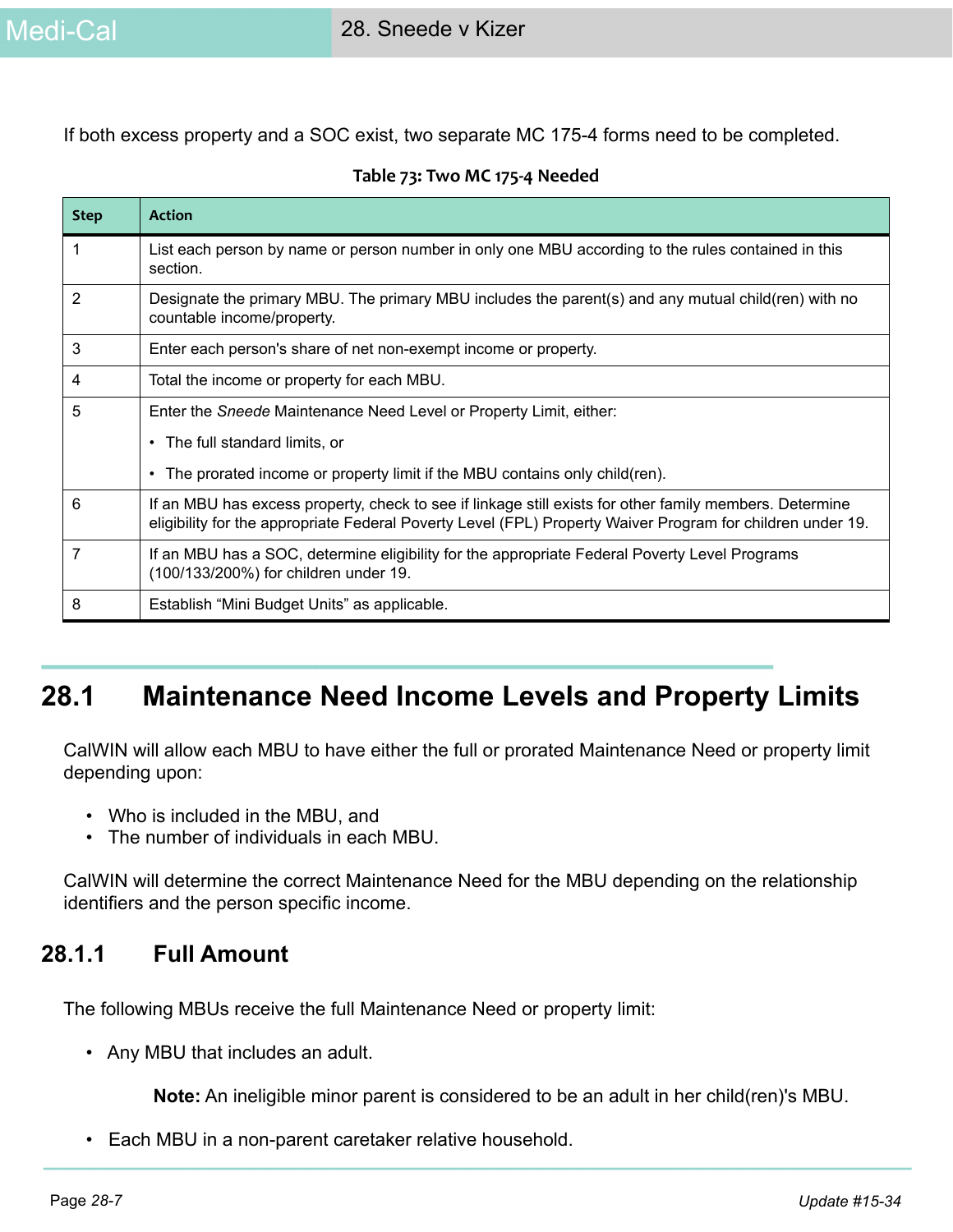• An MBU which consists only of the separate child(ren) of a parent who is receiving CalWORKs or SSI/SSP, even though the child(ren) have no income or property of their own.

# **28.1.2 Prorated Amount**

An MBU which includes only children receives a prorated Maintenance Need or property limit based on:

- The number of children in the MBU, and
- Whether one or both of the child(ren)s' parents are in the home.

## **28.1.3 Formula**

CalWIN will determine the property limit for each MBU, however, the Chart Book can be used to manually determine the correct prorated Maintenance Need or property limit for each MBU. [Refer to "Sneede Maintenance Need Income Levels (MNIL) and Property Limits," page 5-42]

The prorated amounts were computed as follows:

|  |  | Table 74: Prorated Maintenance Need or Property Limit |
|--|--|-------------------------------------------------------|
|--|--|-------------------------------------------------------|

| <b>Step</b> | Procedure                                                                                   |
|-------------|---------------------------------------------------------------------------------------------|
|             | Determine the full Maintenance Need or property limit for:                                  |
|             | • The total number of children in the MBU, PLUS                                             |
|             | • The number of natural/adoptive parents in the home, one or two.                           |
| 2           | Divide by the total number of persons in Step 1.                                            |
| 3           | Multiply the result in Step 2 by the number of eligible and ineligible children in the MBU. |
| 4           | Round up the result in Step 3 to the nearest dollar.                                        |



#### **Example:**

An MBU consists of 2 children. Both of their parents are in the home.

- 1. Full Maintenance Need for 4 = \$1,100
- 2. \$1,100 divided by 4 = \$275
- 3. Multiply \$275 by 2, which is the number of children in the MBU = \$550

Prorated Maintenance Need for an MBU of 2 children with 2 parents in the home = \$550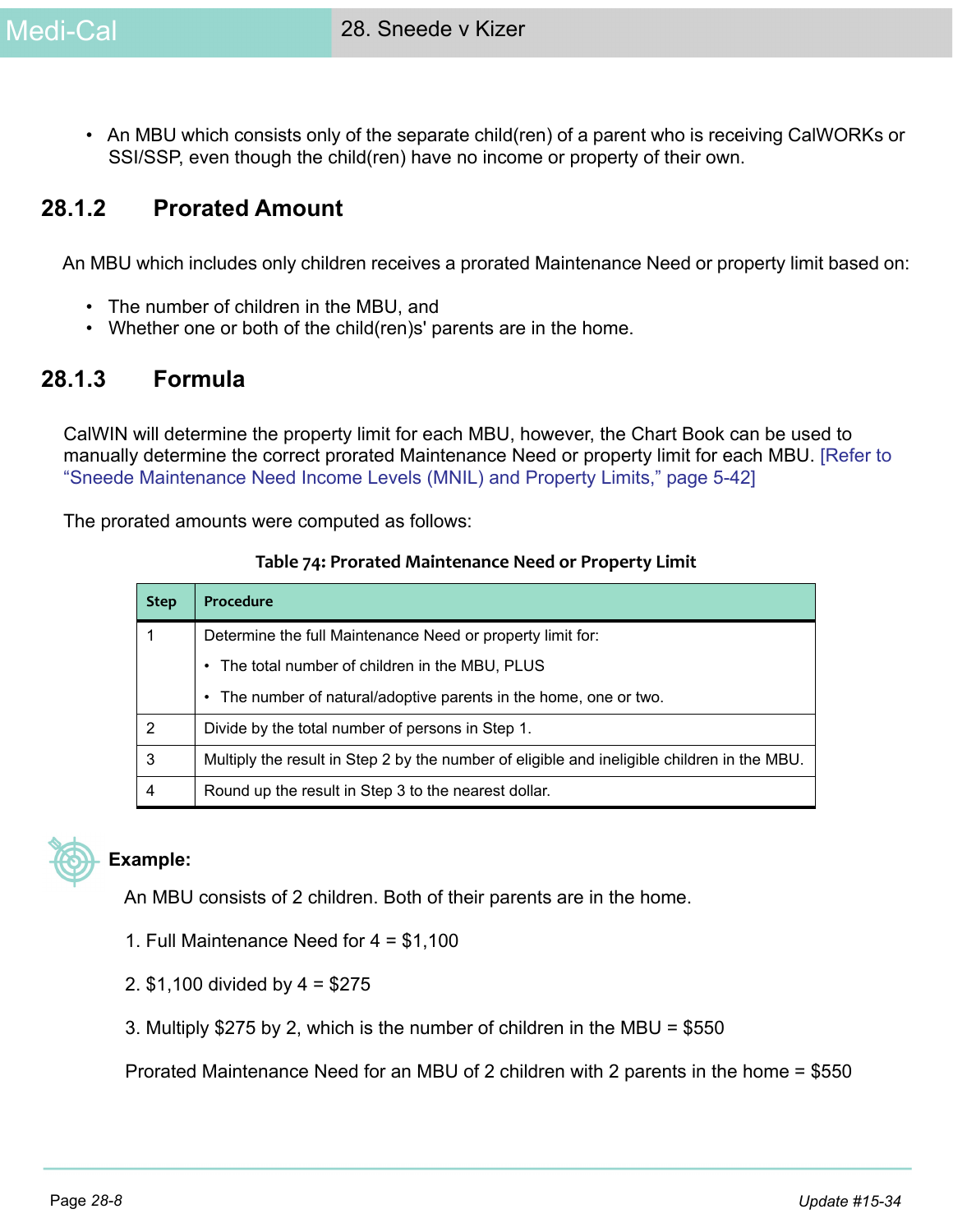# **28.1.4 Prorated Maintenance Need Income Levels and Property Limits**

Use the Chart Book to determine the Prorated Maintenance Need Income Levels and Property Limits for MBUs Which Contain Only Child(ren). [Refer to "Sneede Maintenance Need Income Levels (MNIL) and Property Limits," page 5-42]

|  | and the state of the state of the state of the state of the state of the state of the state of the state of th<br>________ |  |
|--|----------------------------------------------------------------------------------------------------------------------------|--|

**Note:** 

The child(ren) must be living with natural/adoptive parent(s).

If the child resides with another caretaker relative, allow the full Maintenance Need and property limit for each MBU.

Do not count an SSI/SSP parent when determining the number of parents for a child's MBU Maintenance Need level.

# **28.2 Property Determination**

After *Sneede* procedures are applied, some family members may be property eligible, while others are ineligible due to excess property.

- If one or more MBUs are ineligible due to excess property, determine if linkage still exists for other family members.
- Do not reallocate property once an MBU is determined to be ineligible for excess property.

# **28.2.1 Property Allocations**

Follow these rules when allocating net nonexempt property:

#### **Married Couple With Only Mutual Children**

- Combine the couple's total property.
- Allocate equal portions to each spouse and each mutual child.

#### **Stepparent Household**

- Each spouse owns:
	- His/her separate property, and
	- One half of their community property.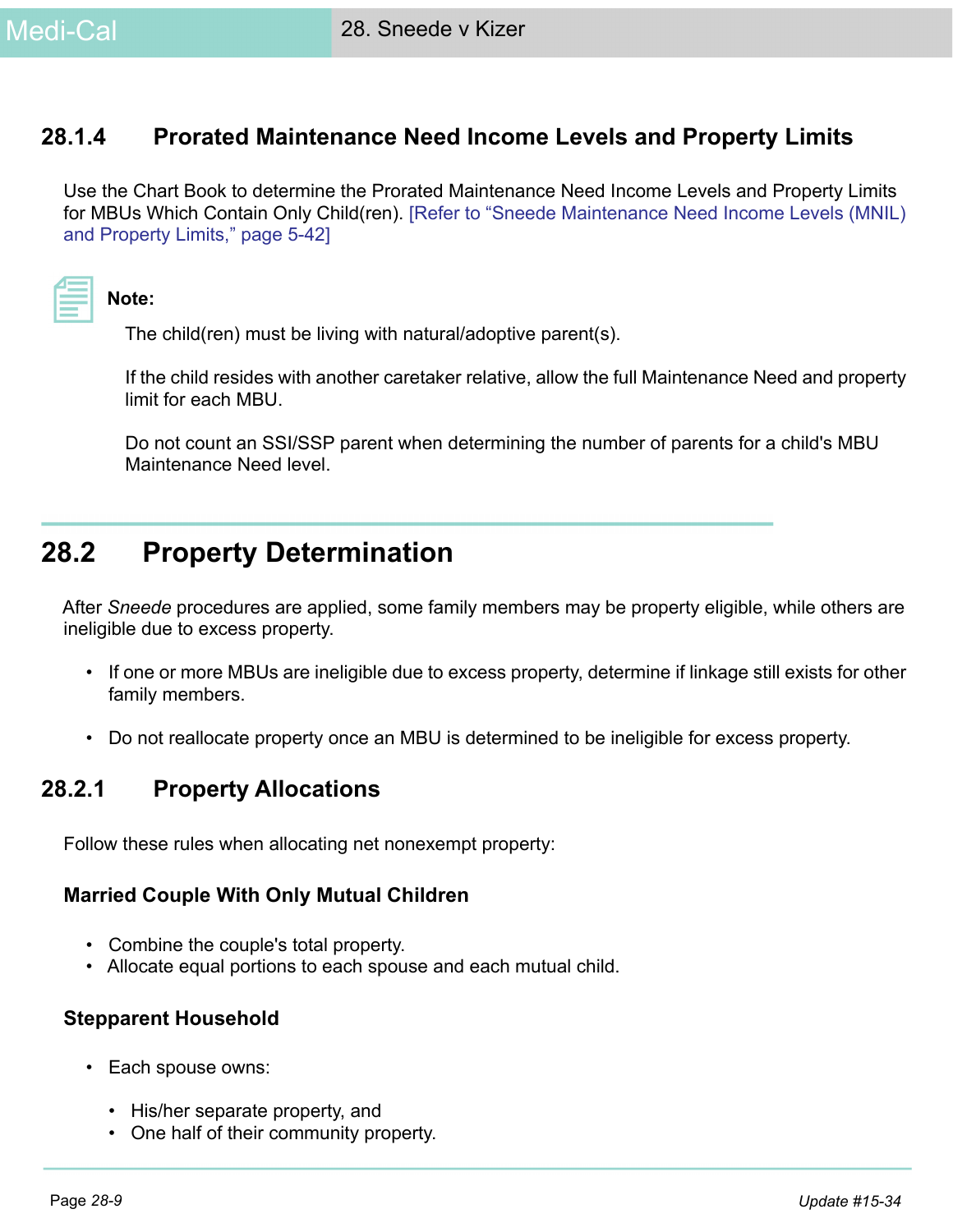- The property of each spouse is then equally allocated to:
	- Self.
	- Spouse.
	- Natural/adoptive children.

#### **Unmarried Couple With Mutual Children**

- An unmarried couple has no community property.
- Each parent's separate property is equally allocated to:
	- Self, and
	- His/her children.

# **28.2.2 When Only One Property Exemption Applies**

Whenever property regulations specify that only one item can be exempt (e.g., a car), and the MFBU owns more than one, the client may choose which to exempt.

- Under *Sneede*, it may not be to the MFBU's advantage to exempt the item of greatest value, depending on ownership, who the property will be allocated to, and which child(ren) have their own separate nonexempt property.
- If a different exemption would allow certain individuals to be eligible, the client will have to determine which to choose.
- If the client doesn't choose, the EW must exempt the item of greatest value.

# **28.2.3 Exemptions for Unmarried Couples**

Each unmarried partner receives a full set of property exemptions because unmarried persons have no financial responsibility for each other.

- For example, each person can exempt one motor vehicle and the first \$6000 of utilized other real property.
- Each unmarried partner is allowed one principal residence exemption.
- An unmarried parent may give his/her property exemptions to his/her separate or mutual child if the parent doesn't want or need the exemption.
- A mutual child is not allowed two sets of exemptions.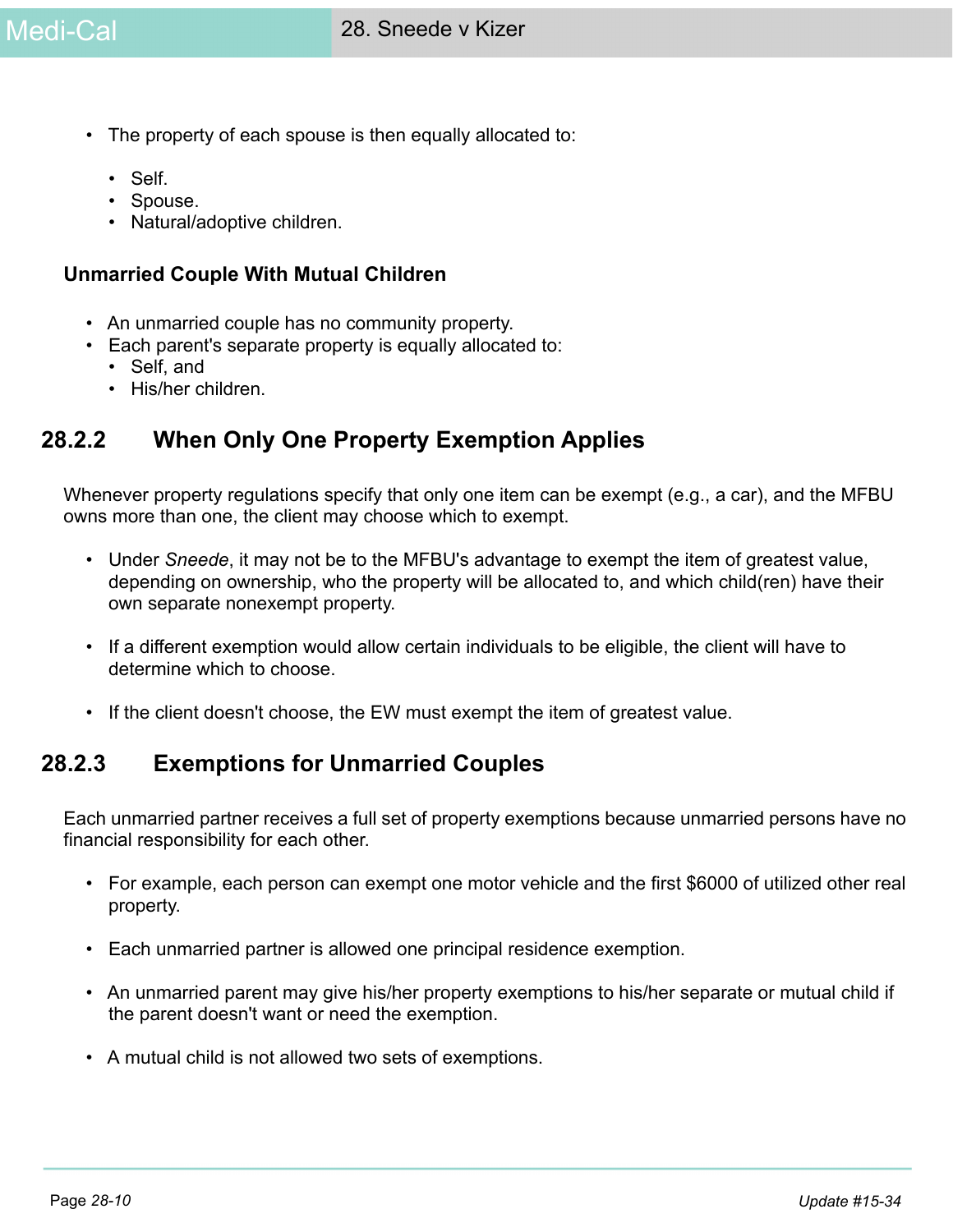# **28.2.4 Exemption for Single/Married Parent(s)**

A single parent or a married couple is allowed only one set of exemptions.

# **28.2.5 Exemptions for Other Caretaker Relative**

A nonparent caretaker relative in the same MFBU with the child(ren) for whom care is provided is allowed one set of exemptions.



#### **Note:**

The caretaker relative cannot give this exemption to the child(ren), as no financial responsibility exists.

The children (all together) are allowed only one set of exemptions.

# **28.2.6 Changing Exemptions**

Usually, a request to change exemptions is effective the month following the month of request. However, if an MFBU or MBU becomes property ineligible and requests a change of exemptions within 10 days of the mailing date of the NOA, the change may then be effective the first month in which the adverse action occurred.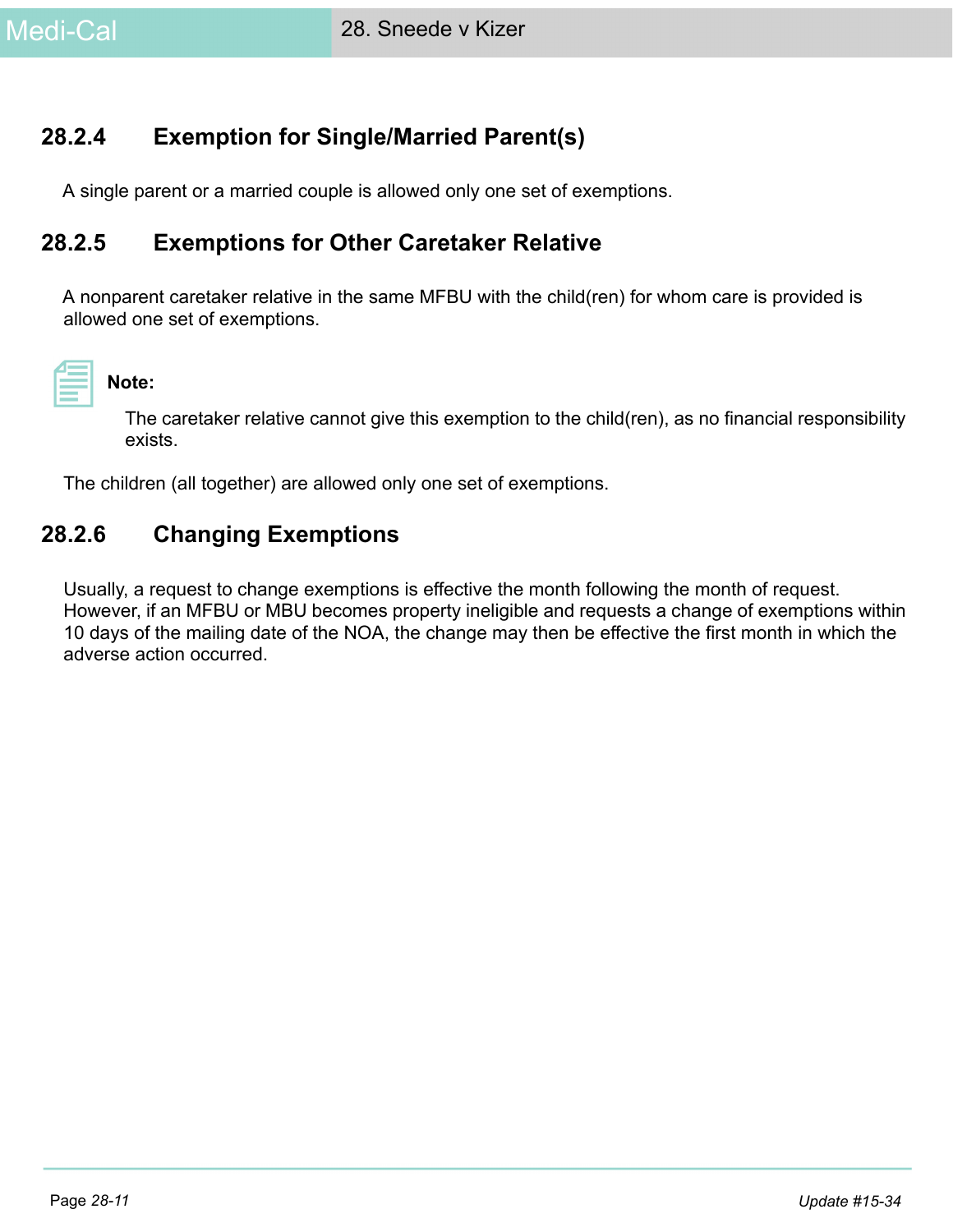# **28.2.7 Jointly Held Assets**

Determining ownership of jointly held assets within and outside of the MFBU can be critical to certain *Sneede* property determinations.

Presume equal ownership of property which is owned jointly with other members of the MFBU.

If the client who holds legal title to the property (either solely or jointly) claims that the property belongs to someone else (either within or outside of the MFBU):

- The client must provide evidence which clearly substantiates his/her claim.
- Signed affidavits alone are NOT sufficient evidence.
- When the joint owners are in the same MFBU, it is not necessary to transfer legal title to the actual owner.

#### **Example 1:**

A child has a bank account which the parents established for the child's future education. The parents are listed on the account with the child; there is no trust document to govern use and access to the funds. Since all three members of the MFBU have access to the bank account, presume equal ownership of the funds and divide it equally among the three of them unless the client can provide proof of other ownership percentages.

#### **Example 2:**

The MFBU includes a father and his teenage son. On the application they list the son as the sole owner of a second car. However the car registration lists only the father's name. The father states that his son paid for the car with his own money, but for insurance purposes the car is only registered in the father's name. They present a bill of sale which shows that the son purchased the car; and, a bank statement which shows the withdrawal from the son's savings account. The verification clearly establishes that the son is the actual owner. The EW will copy all proof and document the case to show that the son's sole ownership of the car is established.

**Note:** 

There is no need to actually transfer this car to the son's name, as he has established it is his own property. To do so would be disadvantageous to the MFBU. This only applies to property owned within the MFBU.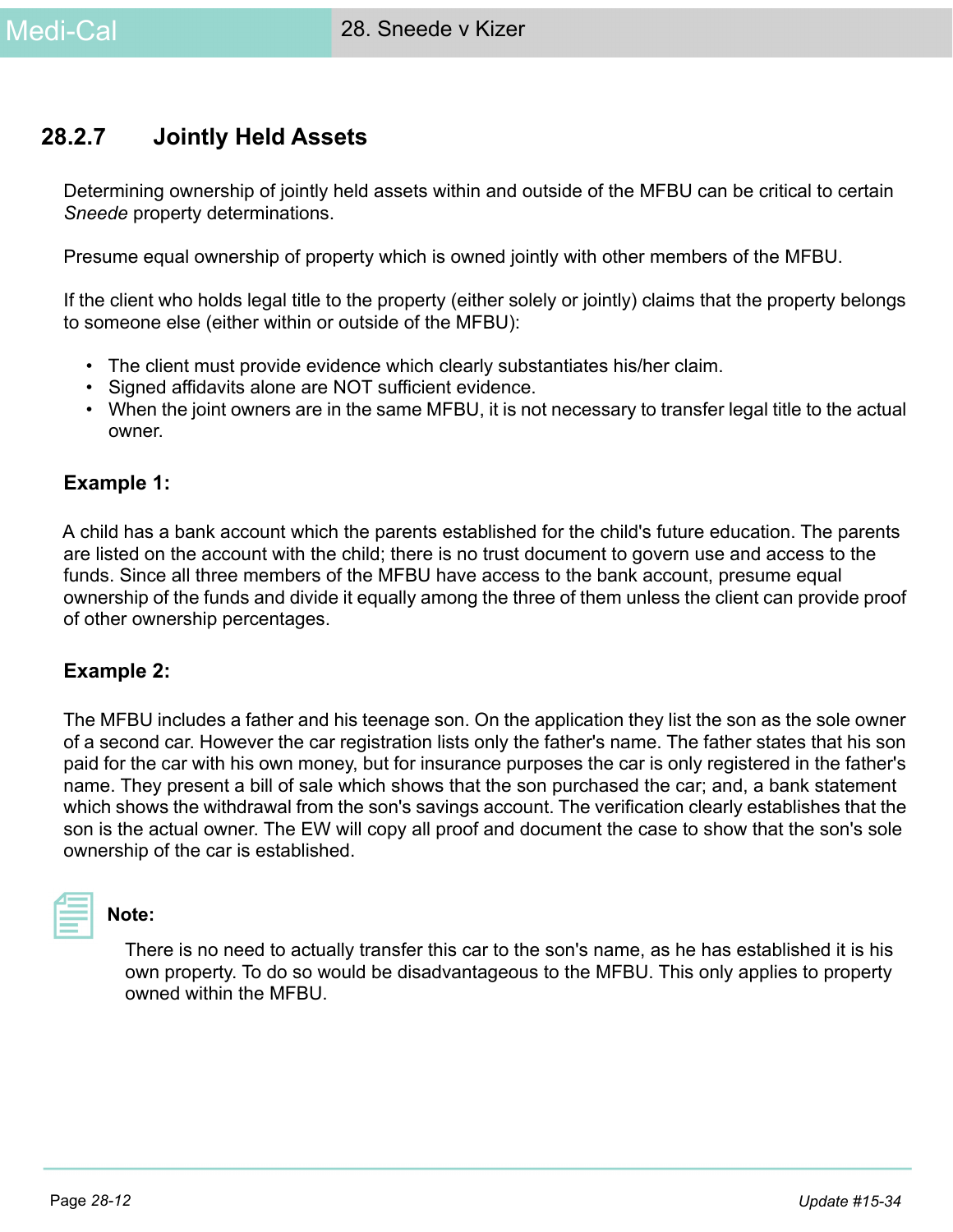# **28.2.8 Examples of Manual** *Sneede* **Property Determinations**

#### **Example 1**

Unmarried parents, Bob Sharon, are applying for Medi-Cal for themselves, their mutual child, Randy, and Sharon's separate son, Tom. Together, the family has excess property:

| Bob and Sharon's joint checking account    | \$1,800  |
|--------------------------------------------|----------|
| Bob's separate savings account             | 1,700    |
| Sharon's separate savings account          | 300      |
| Cash on hand, \$25 (Sharon), \$50 (Bob)    | 75       |
| Sharon's '91 Toyota                        | 150      |
| '96 Ford (\$3,000) jointly owned, exempted | - 0      |
| <b>TOTAL</b>                               | \$4,025  |
| Property Limit (4)                         | $-3,300$ |
| <b>Excess Property</b>                     | \$725    |

| MBU "A"                                             | MBU "B"                      | MBU "C"         | MBU "D" |
|-----------------------------------------------------|------------------------------|-----------------|---------|
| Sharon                                              | <b>Bob</b>                   | Randy           | Tom     |
| 600<br>$\bullet$<br>• 300<br>$\cdot$ 25<br>150<br>٠ | 600<br>٠<br>850<br>$\bullet$ | 600<br>٠<br>850 |         |

#### **Example 2**

A married couple, Richard and Paula, apply for Medi-Cal. They have two mutual children, Jennifer and Michael. Paula has a separate child, Kathy, age 18. Paula currently needs Medi-Cal and is linked through the absent parent deprivation of her daughter. Richard, the PWE, is employed full time and has no linkage. Together, they exceed the property limit:

| Joint checking account                 | \$900 |
|----------------------------------------|-------|
| Joint savings account                  | 1,600 |
| Cash on hand                           | 100   |
| '88 Chevy (parent's)                   | 3.500 |
| '89 Dodge (Kathy's) \$4,200 (exempted) | O     |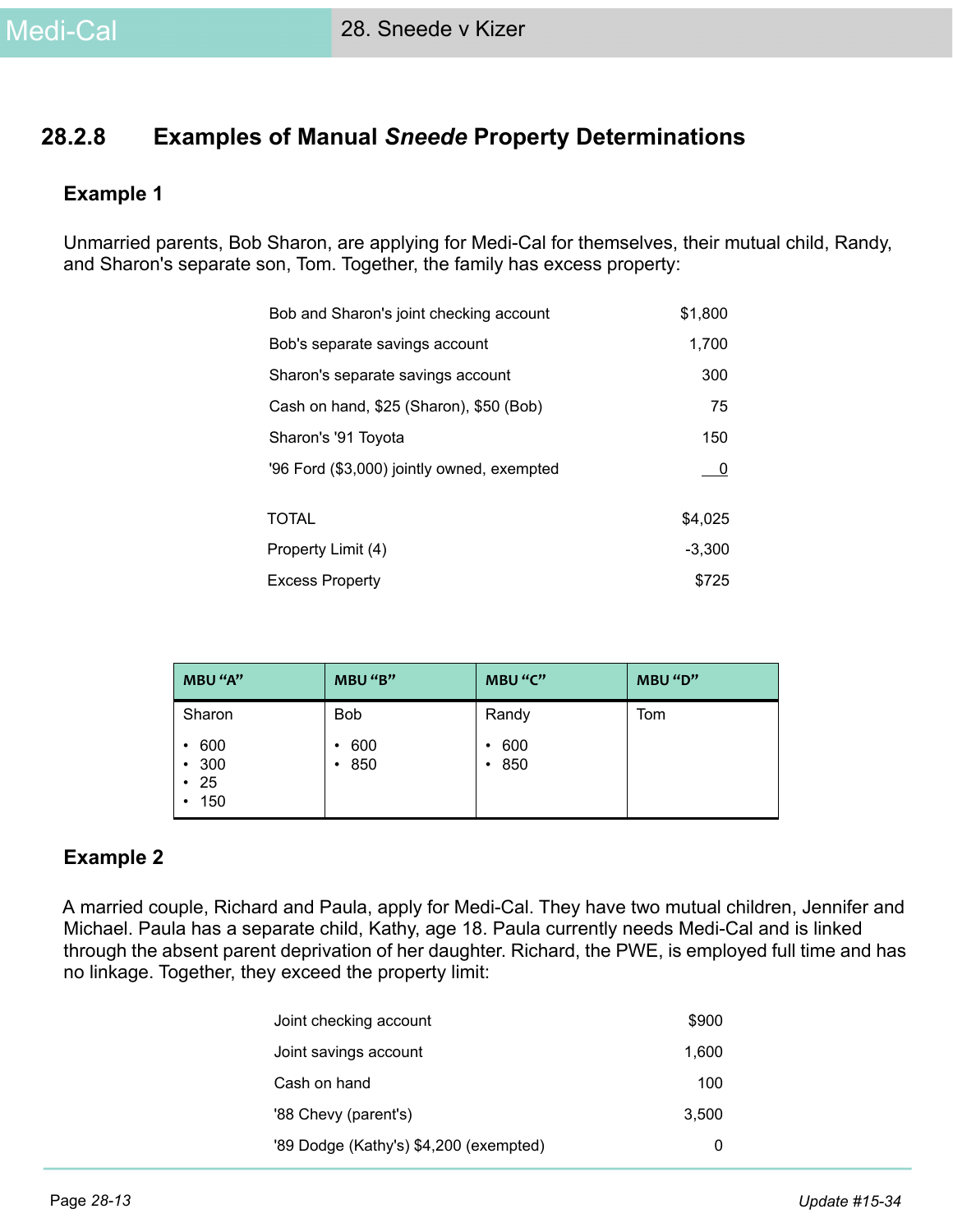| Kathy's checking account | 200     |
|--------------------------|---------|
| <b>TOTAL</b>             | \$6,300 |
| Property Limit (5)       | -3,450  |
| <b>Excess Property</b>   | \$2,850 |

Kathy's car was paid for by her father. By exempting the vehicle of highest value (Kathy's), Kathy is the only one eligible when *Sneede* procedures are applied. However, if the parent's car is exempted, the Lewis' are property eligible, but Kathy is not. And, there would still be no linkage for Paula, as an ineligible or excluded child cannot establish linkage. The family must then decide which children are to receive Medi-Cal and whether or not to spenddown.

# **28.3 Income Determination**

When *Sneede* procedures are applied, the MFBU is divided into MBUs. Some family members may then have no SOC, while others have a SOC. Or, each MBU may have a different SOC.

- Ownership of income must be verified for a *Sneede* case.
- Income is the "name on the check rule".
- Allocate only net nonexempt income.
- Applicable income deductions are applied to the child's own gross income before it is added to the net nonexempt income allocated from his/her parents.

# **28.3.1 Support Payments**

Child support payments are treated as the child's separate income.

- Obtain court order whenever possible.
- When there is no court order or when the amount being paid is different from the court-ordered amount, the client must attempt to get a written statement from the absent parent which clarifies for whom the payments are intended and how much.
- If not provided, accept the client's sworn statement about how the payments are to be allocated; or, if the client doesn't know, equally prorate the support payments.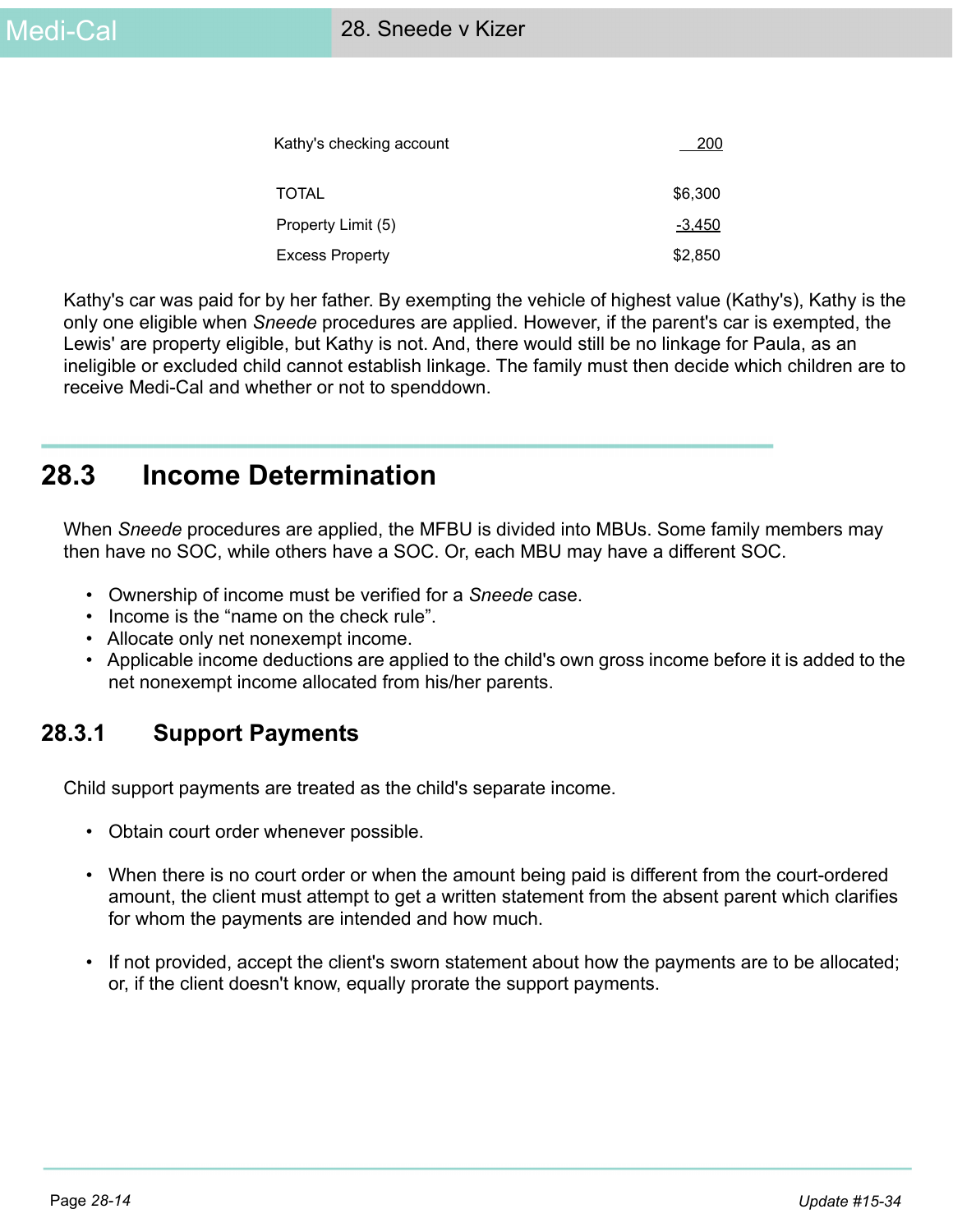

**Note:** 

When a parent receives back child support for an adult (a child who is now over 18 years), the income is counted as other unearned income of the parent because it is considered a reimbursement for money spent in the past. The child support deduction is allowed from the other unearned income.

# **28.3.2 Unearned Income In-Kind**

The following rules apply for unearned income in-kind in a *Sneede* budget:

• Unearned income in-kind which is provided by a member of the MFBU is exempt.

**Example:** An MFBU which includes mother, father, their mutual child and mother's separate child has a SOC. Mother wants Medi-Cal. *Sneede* rules apply, as this is a stepparent household. Father has earnings and pays all household expenses. No one else has income.

Mother's separate child is in his own MBU. Income in-kind from the stepfather is not counted, as the stepfather is a member of the MFBU. If the whole MFBU received income in-kind, for example, free rent, from someone else, then it would be counted.

• Unearned income in-kind received by the entire MFBU is equally prorated among the members of the MFBU.

**Example:** Unmarried parents and their mutual child receive free rent from a relative. Income in-kind for 3 is \$225. Each person's separate prorated share is \$75. The child's share of income in-kind is considered his separate income.

• Unearned Income in-kind which is only received by certain members of the MFBU is income only to the persons who receive it. [Refer to "Stepparent Case Income Determination," page XX.]

**Example:** Unmarried parents and their mutual child reside with the mother's aunt. The aunt provides free housing for her niece and the baby. The child's father pays \$100/month rent for himself only. Income in-kind for 2 is counted, \$206. Mother and baby each receive half, \$103.

• Unearned income in-kind received by a parent is not allocated to that parent's child(ren).

**Note:** The parent's prorated share of in-kind income is subtracted out (on the MC 175-3I) before the parental allocation is totaled.

**Example:** The MFBU consists of a married couple and their 2 mutual children. The family receives free rent and utilities. Income in-kind for 4 is \$277. Each person's share is \$69.25. The parents' share is not allocated to their children.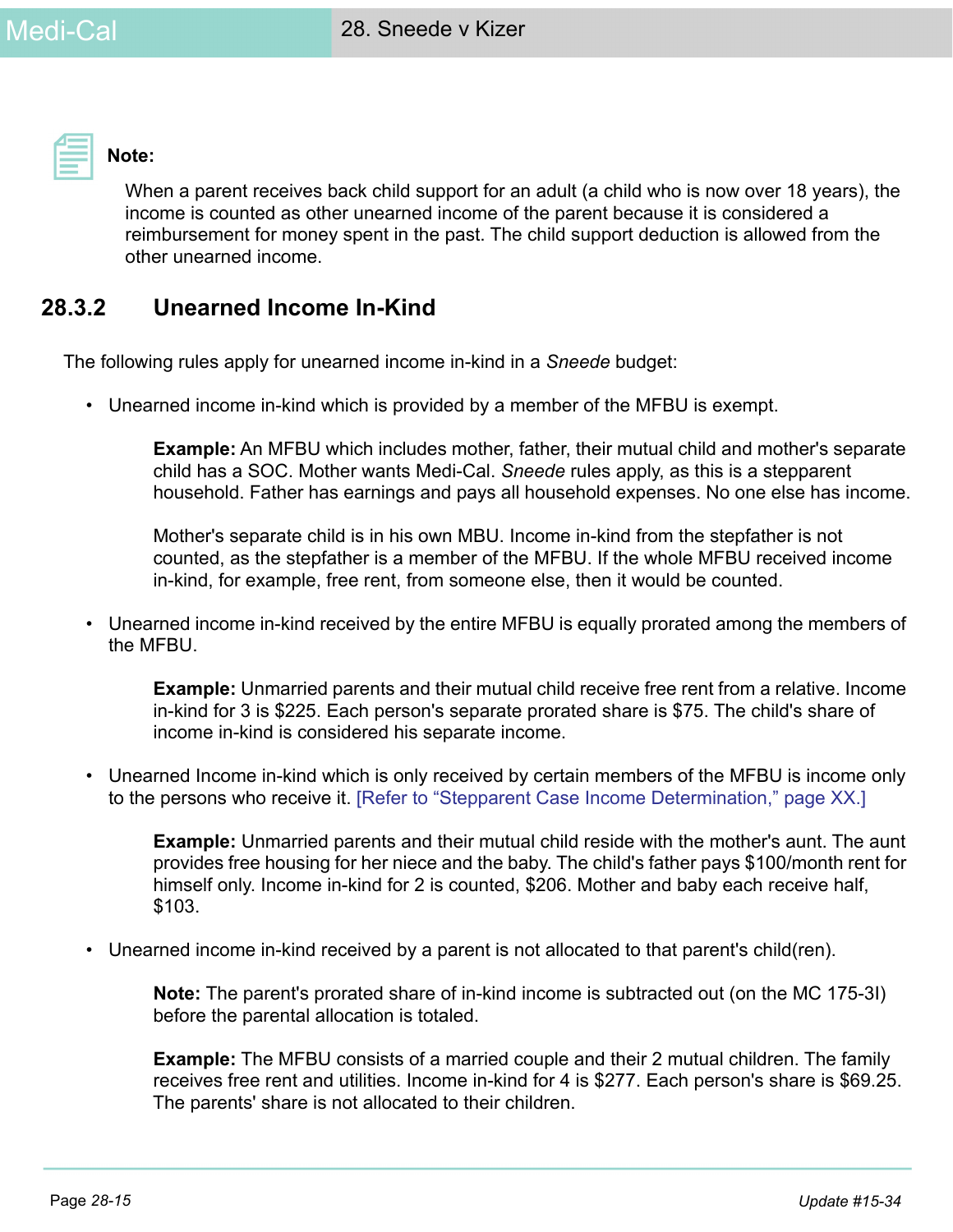# **28.3.3 Earned Income In-Kind**

Earned income in-kind is treated as earnings to the wage earner.



#### **Example:**

John is married and has two children. In addition to other income, he manages an apartment complex and receives free rent. In-kind housing for 4 individuals is considered to be his earnings. It is then equally allocated to those individuals in the MFBU for whom he is responsible.

# **28.3.4 \$50 Child/ Spousal Support Deduction**

Only one \$50 child/spousal support deduction is allowed per MFBU. Therefore, the \$50 deduction must be prorated equally among the individuals for whom support payments are intended.



### **Example:**

A working mother receives child support for her 3 children. Since child support is considered to be the child's separate income and the MFBU has a SOC, this is a *Sneede* case. Each child receives a \$16.66 child support deduction.

# **28.3.5 Dependent Care Deduction**

The child care deduction, or the cost for care of an incapacitated person, must be deducted from the earned income of the person who pays it. The expense must be for a person who is in the MFBU in order for it to be an allowable deduction.

# **28.3.6 Other Health Coverage Premium**

The Other Health Coverage Premium must only be deducted from the income of the family member who actually pays it.

# **28.3.7 ABD-MN Deductions**

#### **Married Couple**

When one or both spouses is ABD, or is the parent of a blind/disabled child, they each receive full ABD-MN income deductions.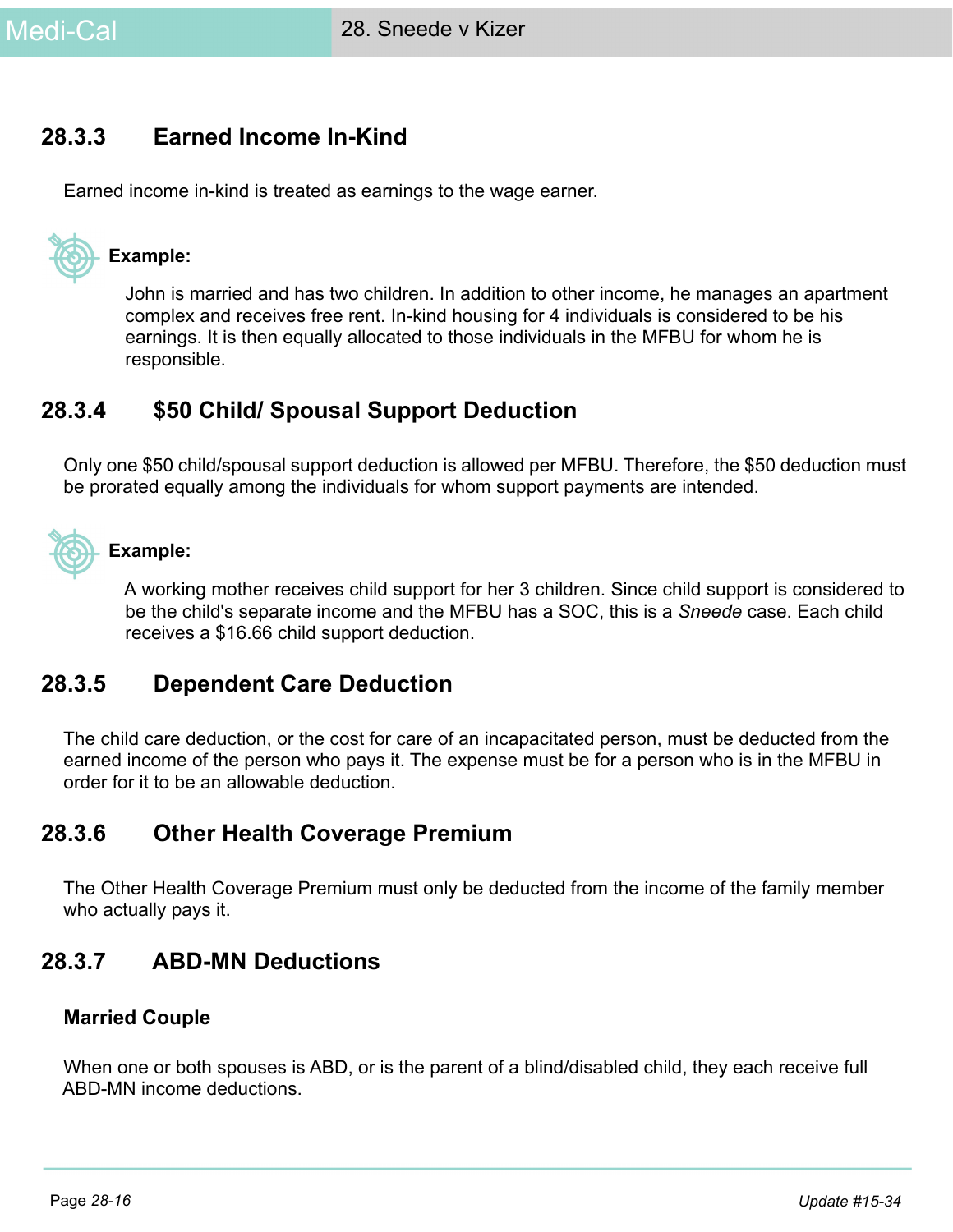#### **Unmarried Couple**

Unmarried individuals are not financially responsible for one another. Each unmarried person who is ABD-MN, or who is the parent of a blind or disabled child, receives full ABD-MN income deductions.

#### **Blind/Disabled Child**

A blind or disabled child always receives full ABD-MN income deductions.

# **28.3.8 Public Assistance**

There are additional budgeting considerations under *Sneede* when one of the following individuals is a responsible relative in a family which is applying for Medi-Cal (and there is a SOC):

- SSI/SSP recipient
- IHSS recipient
- A person in long-term care
- A person in board and care

Any income which is not being used to determine the PA, or LTC/BD & Care, recipient's eligibility, is income available to the other family members.

The income is equally prorated among the individuals that the individual is responsible for.

CalWIN will equally prorate the income, however, this can be done manually by taking the steps below:

- First complete the "Allocation/Special Deduction Worksheet" (MC 176 W), section II. or III., as appropriate.
- Then complete the MC 175-6, "Responsible Relative Determination and Computation for SSI/SSP or IHHS Recipient, or LTC and Board and Care Person", in addition to all other *Sneede* income determination forms.

# **28.4 Federal Poverty Level and Property Waiver Programs (100%/133%/ 200% Income Disregard)**

If an MBU has a share of cost after a *Sneede* income determination is completed, then eligibility for the special Federal Poverty Level Programs must be completed whenever the MBU includes:

- A pregnant individual, or
- A child under age 6, or
- A child age 6-18.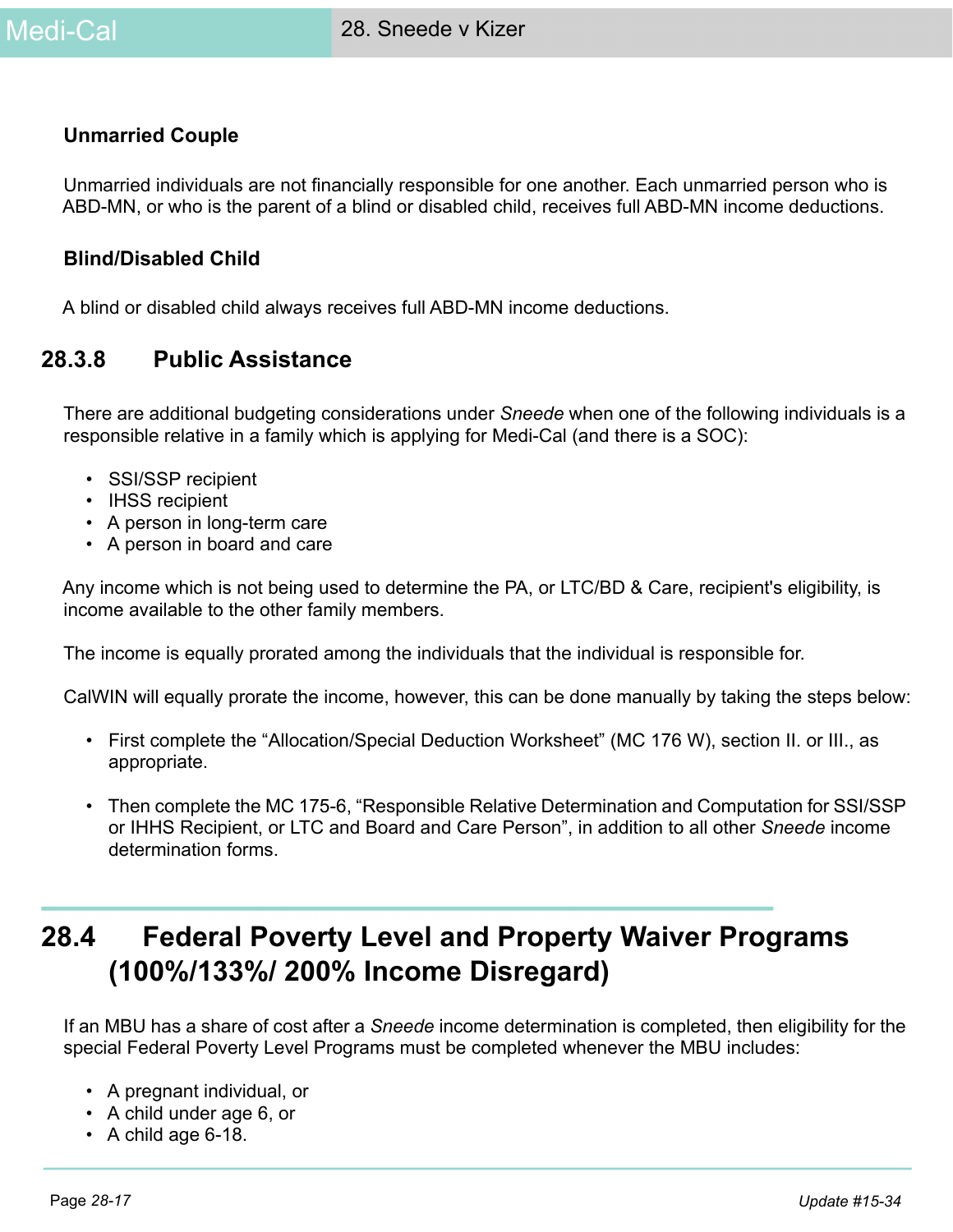The process used to determine 100%/133%/200% Income Disregard eligibility for *Sneede* households is different because the income of individuals who are not financially responsible cannot be used.

The determination is done by CalWIN, however, the MC 175-5, "*Sneede* v *Kizer* Federal Poverty Level Programs..." worksheet can be used to manually compute the budget.

# **28.4.1 Family Size**

The "family size" for the Federal Poverty Level (FPL) equals the total number of individuals in the MFBU.

#### **28.4.2 Income**

Only the income of the poverty level person and his/her spouse or parent(s) is compared to the FPL level according to household size.

Use the full net nonexempt income (not the allocated amounts) of:

- The pregnant woman or the child, and
- His/her responsible relatives.

| _________ |  |
|-----------|--|
|           |  |

#### **Note:**

Add back the health insurance premium if already deducted and do not allow ABD-MN deductions.

## **28.4.3 Property**

If there is excess property, only the property of the poverty level person and his/her spouse or parent(s) is used. If the MBU has excess property of property information is not provided/verified, children under 19 must be evaluated under Property Waiver Program rules.

# **28.5 Share of Cost Considerations/NOAs**

## **28.5.1 Multiple Shares of Cost**

Under *Sneede*, it is possible that a case can have multiple Shares of Cost for a single month.

- Some MBUs may have zero SOC, while others have a SOC.
- Each MBU may have a different SOC.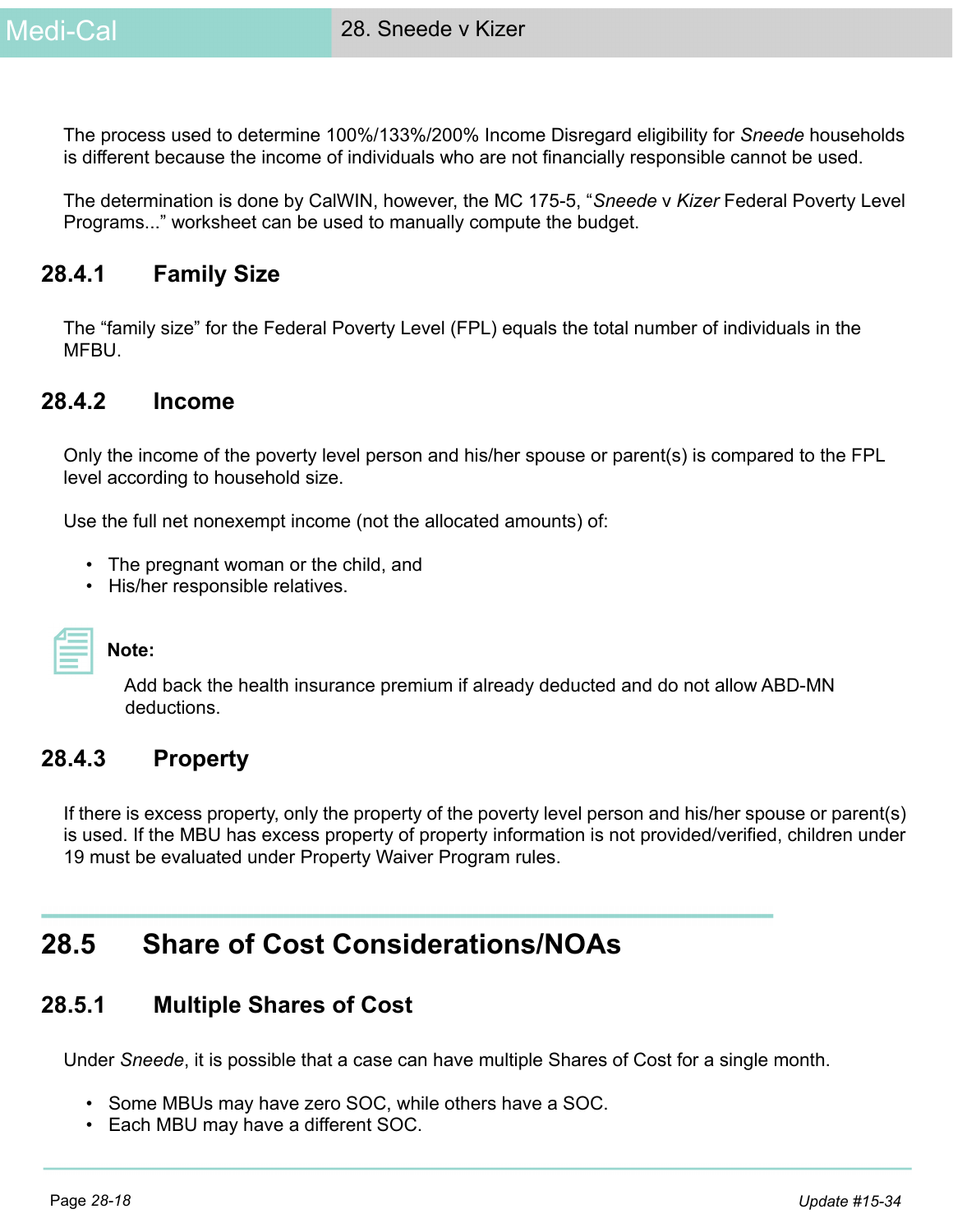The system will show that each person in the individual "MBU" has met his/her SOC.



#### **Example:**

Parents are not MC eligible until the SOC in their own MBU is met, and they are not required to wait until their child with income (in his own separate MBU) meets his SOC.

If *Sneede* procedures result in a higher SOC for some individuals, the family does not have the option of remaining together in one MFBU.

# **28.5.2 Responsible Relative's Medical Expenses**

Parent(s) are included in the MBUs as responsible relatives (RR) of their eligible children who are in a separate MBU. Their medical expenses may be used to meet the children's SOC.

Medical expenses of a responsible relative can be split up and used to meet:

- The SOC in his/her own MBU, or
- The SOC in his/her child's MBU, or
- The SOC in both.

However, a medical expense, or portion of a medical expense, cannot be used more than once.

#### **28.5.3 Children's Medical Expenses**

A child's medical expenses can only be applied to the SOC of the MBU which includes the child. His/her medical expenses cannot be applied to the parent(s)' SOC unless the parent(s) are in the same MBU as the child.

# **28.5.4 Required Informing**

When *Sneede* is applied and at least one MBU has a SOC, the client must be informed of the option to apply medical expenses:

- When the initial SOC is determined, and
- At redetermination.

## **28.5.5 Example of Medical Expenses**

The MFBU has a SOC and includes a married couple and the wife's separate child. Her husband has no linkage. The wife and her child need Medi-Cal. Each MBU has a SOC.

```
MBU "A" MBU "B"
```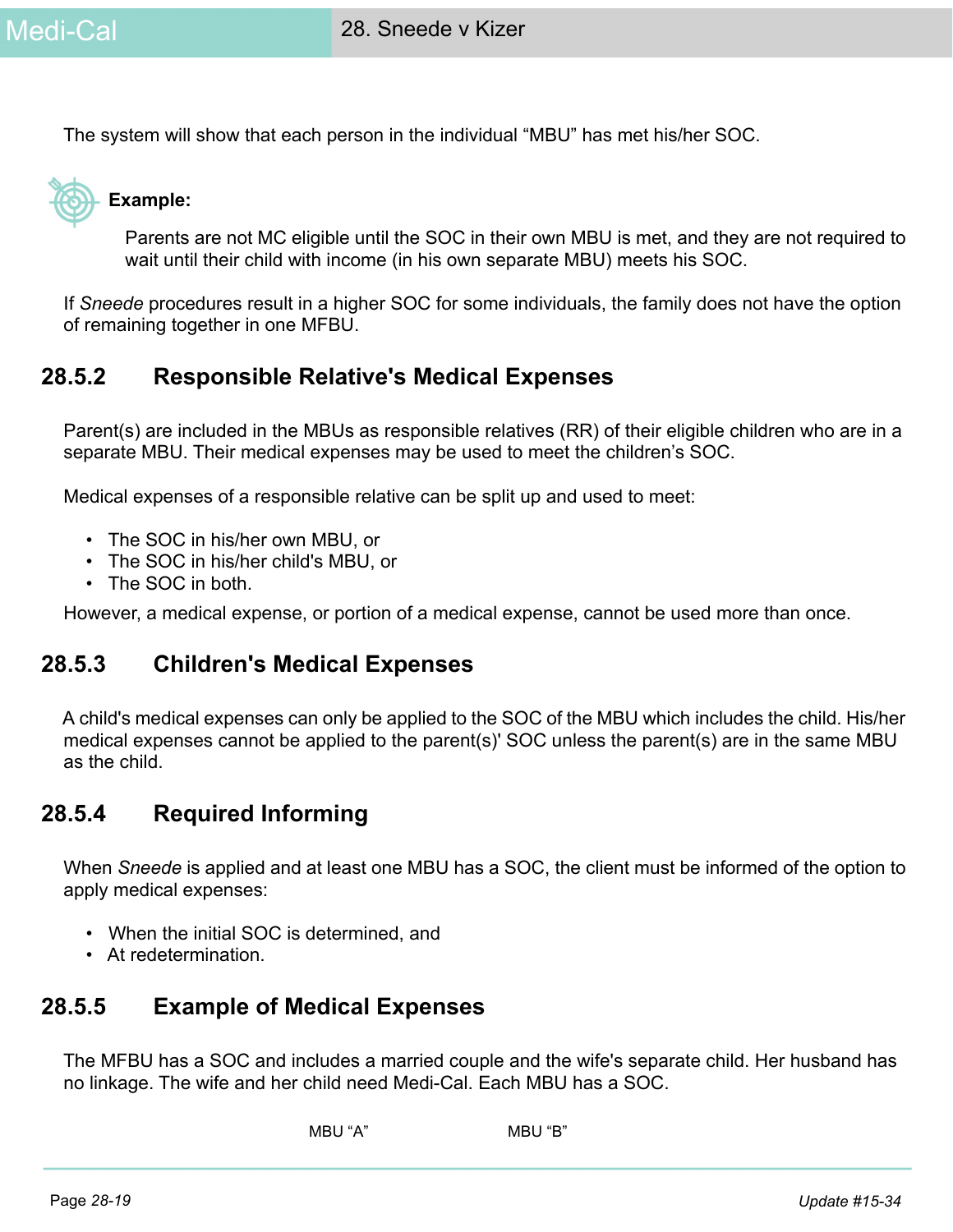Wife (Aid Code 37) Child (Aid Code 37) Husband (I.E.) Mother (RR)

In this example, mother may apply her medical expenses to MBU A, MBU B, or a portion of her medical expenses to both MBUs. Her child's medical expenses can only be used to meet the child's SOC. The stepfather's medical expenses, if any, can be applied to his wife's SOC.

# *28.5.6 Hunt v Kizer*

If an MFBU with a *Sneede* class member has a SOC, old unpaid medical expenses must be deducted after *Sneede* procedures are applied to the case. Then, if any of the MBUs have a SOC, the old unpaid medical bills may be used to reduce the SOC.

A responsible relative's (RR) old unpaid medical bills can be applied to:

- His/her own MBU,
- His/her child(ren)'s MBU,
- Or to both.



#### **Reminder:**

A medical expense (or portion of a medical expense) can only be used once to reduce a SOC.

#### **Note:**

A caretaker relative's old unpaid medical expenses can only be applied to his/her own SOC, as there is no financial responsibility for the children.

# **28.5.7 Adjusting the SOC**

When income or other changes are reported which affect an MBU's SOC, adjustments are to be made based on whether or not the change is reported timely, within 10 calendar days following the date that the change occurred. [Refer to "Change in the Share of Cost (SOC)," page XX for information on when and how to do a SOC adjustment.]

If a SOC is retroactively reduced and an MBU requests a future SOC adjustment, the reduction may be applied to the future SOC of the MBUs as follows:

#### **Situation 1**

Change in income reduces the entire MFBU's SOC to zero:

When an MFBU no longer has a SOC, discontinue the *Sneede* MBUs and establish a regular MFBU.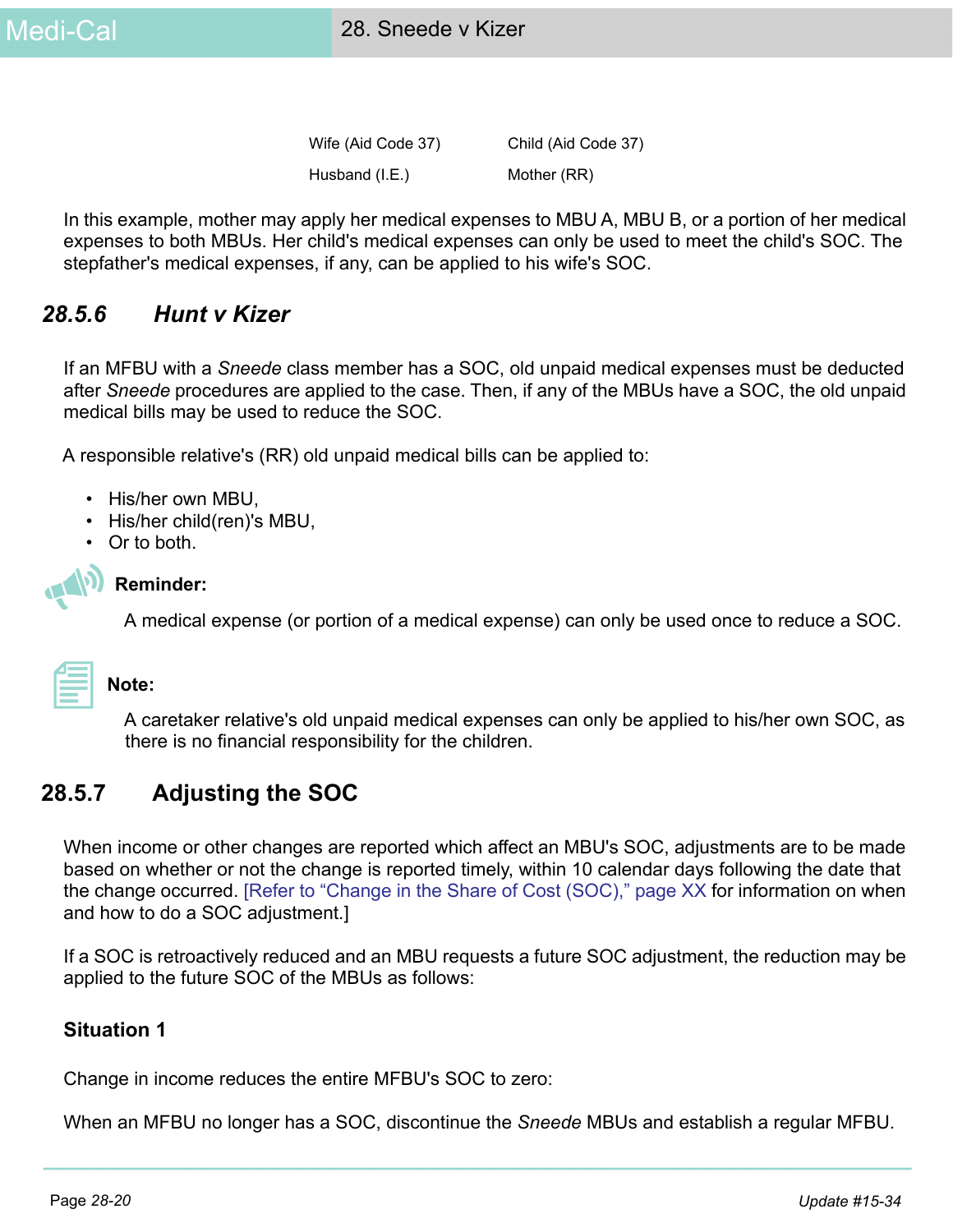

Apply the reduction to the future SOC of any MBU which contains a member of the MFBU, even if the MBU compositions are no longer the same.

#### **Situation 2**

Change in income reduces an MBU's SOC, but *Sneede* procedures still apply because the MFBU has a SOC:

Apply the SOC adjustment to any MBU which includes a member of the original MBU for which the SOC is being adjusted.

### **28.5.8** *Sneede* **NOAs**

*Sneede* approval notices of action will be generated for each MBU based on relationships and person specific income entered.

Issue only one notice of action when denying or discontinuing the entire family.

# **28.6** *Sneede* **Budget Examples**

#### **28.6.1 Stepparent Household with Pregnant Woman**

A married couple, Donald and Alice, are applying for Medi-Cal. Alice is pregnant, and she has a separate child, Nancy, age 4. Together they have a SOC:

| Donald $(\$2,300$ gross earnings - $$90$ WRE) = | \$2,210.00 |
|-------------------------------------------------|------------|
| Alice (UIB $$183 \times 2.167$ ) =              | 396.56     |
| Nancy (child support $$175 - $50$ ) =           | 125.00     |
|                                                 |            |
| Total                                           | \$2,731.56 |
| rounded                                         | \$2,732.00 |
| - Maintenance Need (4)                          | 1,100.00   |
| SOC                                             | \$1,632.00 |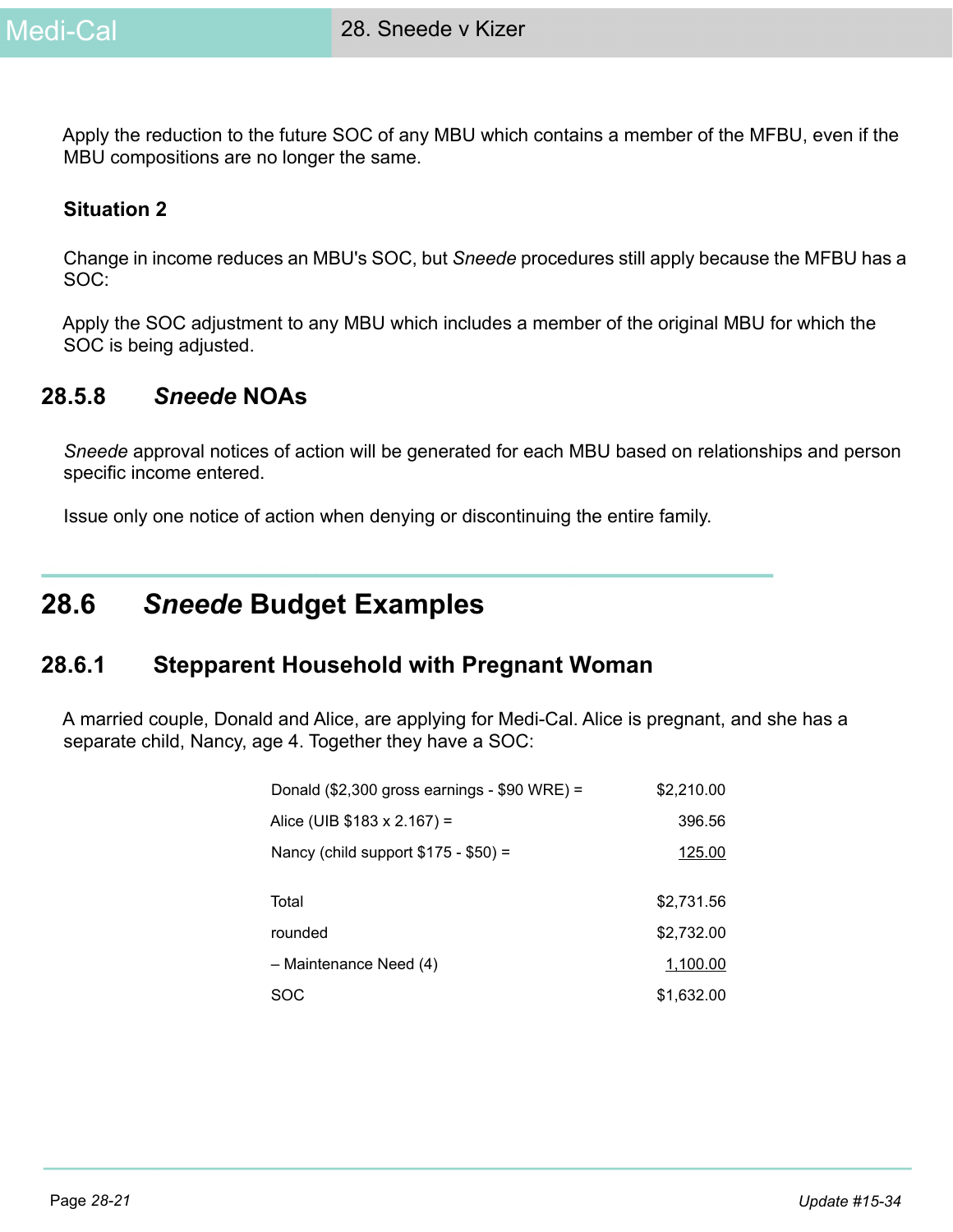# **28.6.2 Unmarried couple, mutual child, separate children, and excluded child**

Robert and Lois, an unmarried couple are applying for Medi-Cal. They have a mutual child, Bonnie, age 2. Lois also has a separate child, Janet, age 4, who receives \$150/month child support. Robert has a son, Stanley, age 17, who is not in school and is employed part time. Robert chooses to exclude Stanley, and he does not want to provide verification of Stanley's income. The MFBU has a SOC, so *Sneede* rules apply.

Robert, \$330 UIB every 2 weeks Lois, \$1,250 monthly gross earnings Janet, \$150/month child support



#### **Note:**

This example illustrates why, when applicable, separate Income Disregard Program determinations must be completed for each person.

# **28.6.3 Other Caretaker Relative in MFBU**

Cheryl (age 10) and Cindy (age 12) are residing with their grandmother, Wanda, age 59. Wanda is applying for Medi-Cal for the children and wishes to be included in the MFBU. Wanda is employed part time and receive \$900 gross per month, but has no medical coverage. She also receives a \$260 gross monthly retirement pension. The absent father contributes \$400 per month child support. Wanda has no spouse, nor children of her own in the home.

Together they have a SOC, so *Sneede* rules apply.

| \$810.00   | net earnings (\$900 - \$90 WRE)  |
|------------|----------------------------------|
| 260.00     | pension                          |
| 350.00     | net child support (\$400 - \$50) |
| \$1,420.00 | Net Nonexempt Income             |
| –934.00    | Maintenance Need                 |
| \$486.00   | soc                              |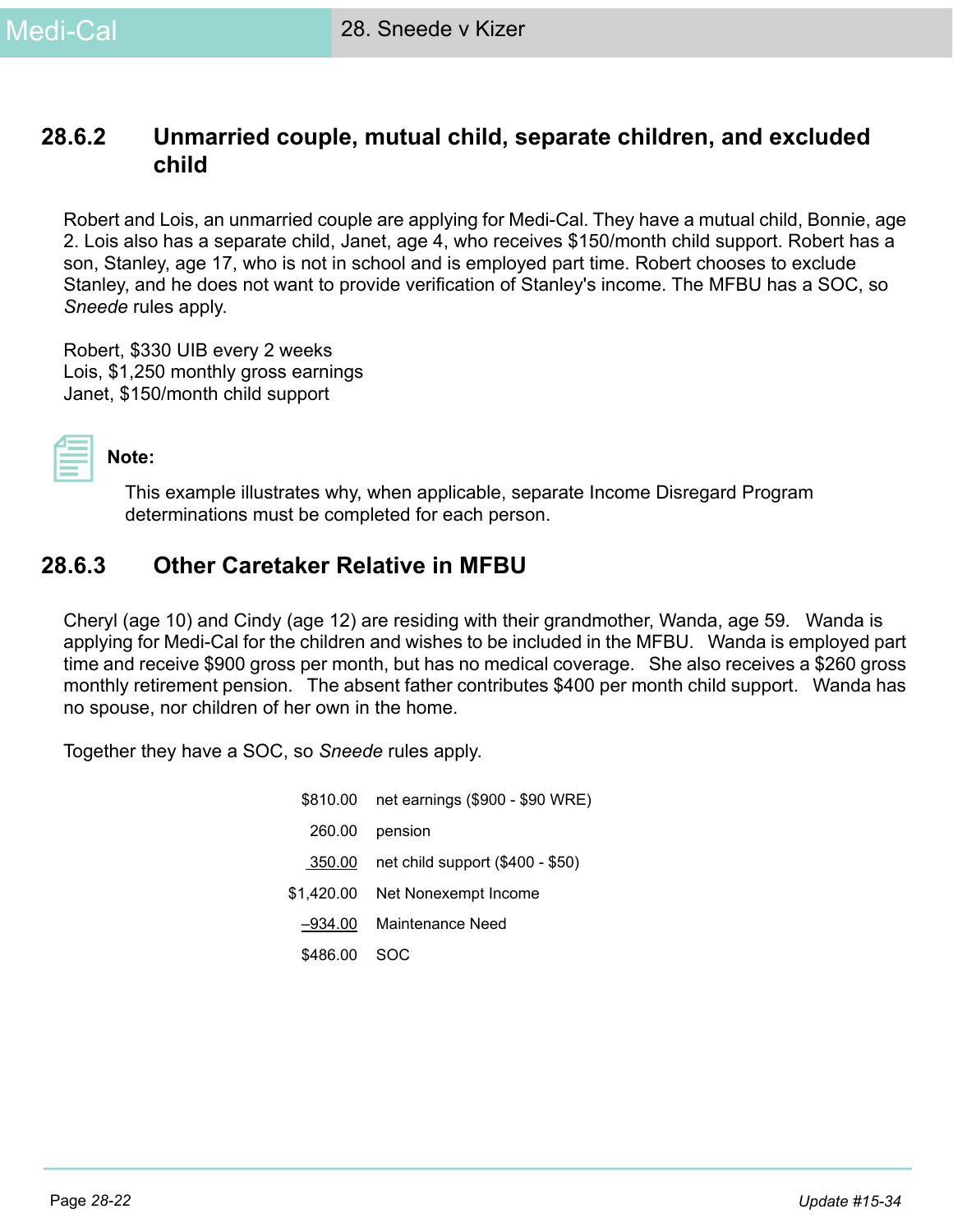

# **28.7 Income and Property Allocations, General**

# **28.7.1 General Allocation Rule**

Net nonexempt property and income can only be allocated in one direction.

# **28.7.2 Property Allocation Rule**

The net nonexempt property of a spouse or parent must be equally divided within the MFBU among one's:

- Self
- Spouse
- Natural/adoptive child(ren)

The allocation is not reduced by the amount of the spouse's or child's own property.

## **28.7.3 Income Allocation Rule**

The net nonexempt income of a spouse or parent (less a \$600 income deduction for his/her needs) must be equally divided within the MFBU among one's:

- Spouse
- Natural/adoptive child(ren)

#### **Note:**

The income allocation from a parent to themselves was eliminated by the *Gamma v Belshe* court decision in 11/95. (Each parent is allowed a \$600.00 income deduction for his/her needs prior to equally allocating income to their spouse and/or children.)

# **28.7.4 Property and Income**

Eligible, ineligible, and excluded family members receive an equal allocation of property/income.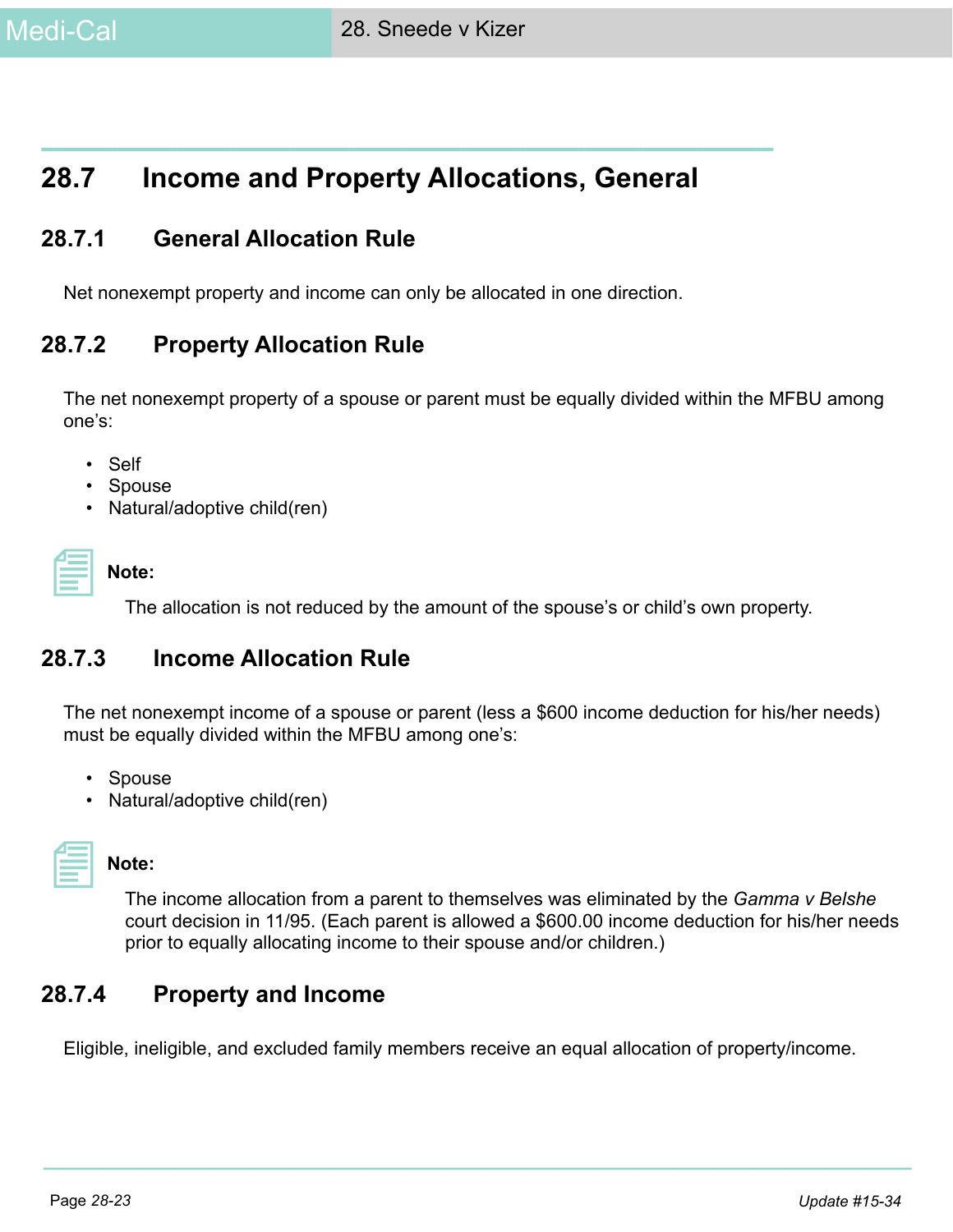# **28.7.5 Allocations Not Allowed**

The following rules explain when property and income allocations cannot be allowed.

- A child's own separate property/income cannot be allocated to his/her parent(s) or siblings.
- If parents are unmarried, they cannot allocate property/income to each other.
- There is never an allocation from anyone other than a spouse or a natural/adoptive parent.



#### **Example:**

A non-parent caretaker relative is in the MFBU. If *Sneede* applies, the caretaker relative's property/income is never allocated to the child(ren), as s/he is not financially responsible for them.

- Never allocate to an unborn.
- A parent may not allocate income to him/herself as revised by *Gamma v. Belshe* in 11/95, but is allowed a \$600 income deduction for his/her needs prior to equally allocating income to his/her spouse and/or child(ren).

# **28.7.6 Allocation Example**

An MFBU of 5 with a share of cost includes the following persons:

Father, mother, their mutual child, their unborn, and mother's separate child.

| Parent/Spouse                                           | <b>Father</b>       | Mother                      |  |
|---------------------------------------------------------|---------------------|-----------------------------|--|
| Others for Whom Each<br>Parent/Spouse is<br>Responsible | Spouse (Mom)        | Spouse (Dad)                |  |
|                                                         | <b>Mutual Child</b> | <b>Mutual Child</b>         |  |
|                                                         | 2 persons           | Separate Child<br>3 persons |  |

- Father's income (less a \$600 income deduction for his needs) is divided by 2, and equally allocated to mother, and their mutual child.
- Mother's income (less a \$600 income deduction for her needs) is divided by 3 and equally allocated to her husband, their mutual child, and to her separate child.
- The unborn does not receive an allocation from either parent. However, the unborn will later be included in the Mini Budget Unit which includes the mother.